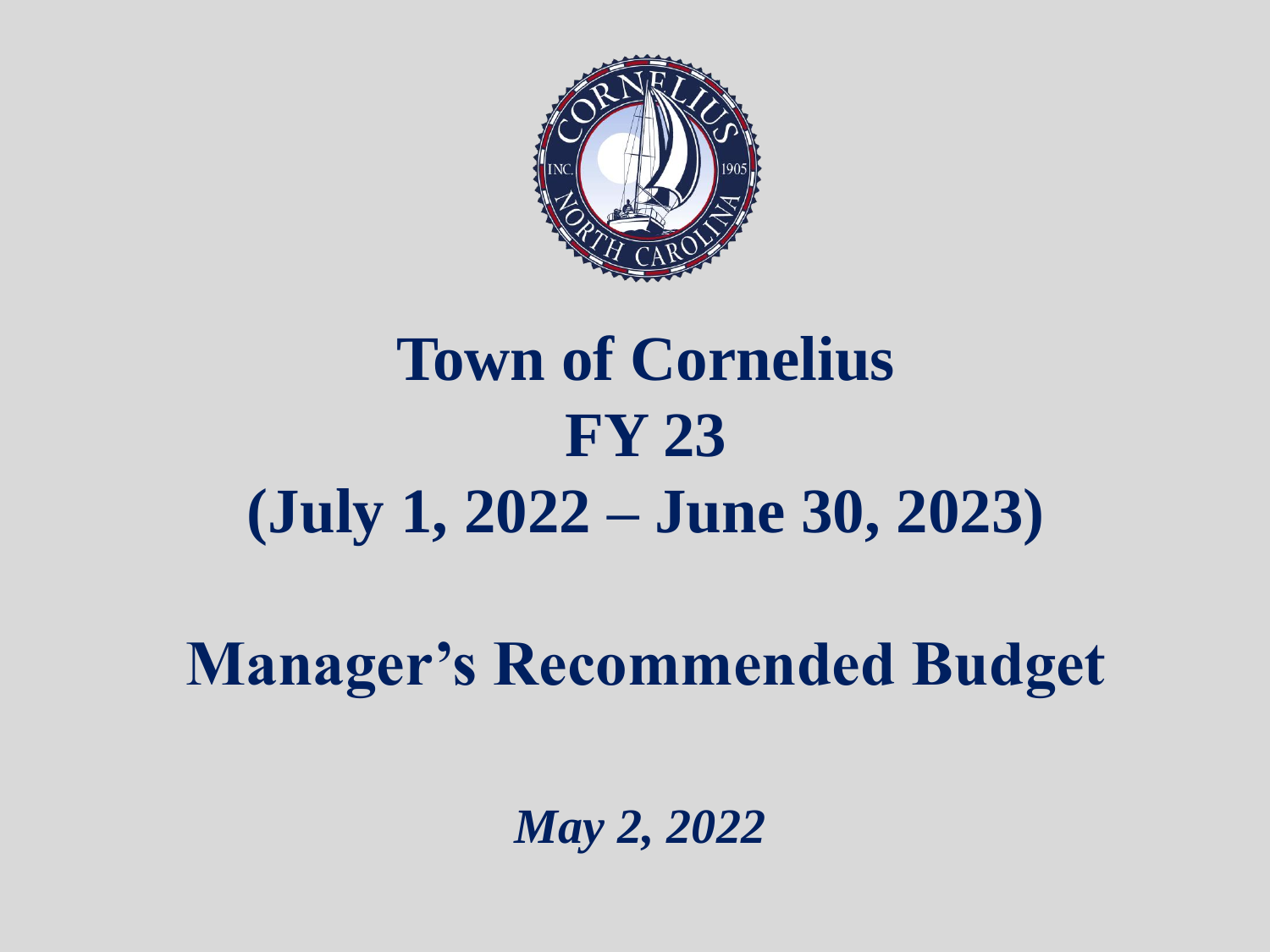### **CMP Vision Statement**

Cornelius is a vibrant and inclusive small community on Lake Norman dedicated to promoting the highest quality of life for all residents*.*

# **Organizational Mission:**

The Cornelius Way: Consistently striving to reach above and beyond the "high bar", we will uphold the qualities we see and hope to inspire in our citizens, to serve Cornelius with loyalty, integrity, innovation, resilience, and courage.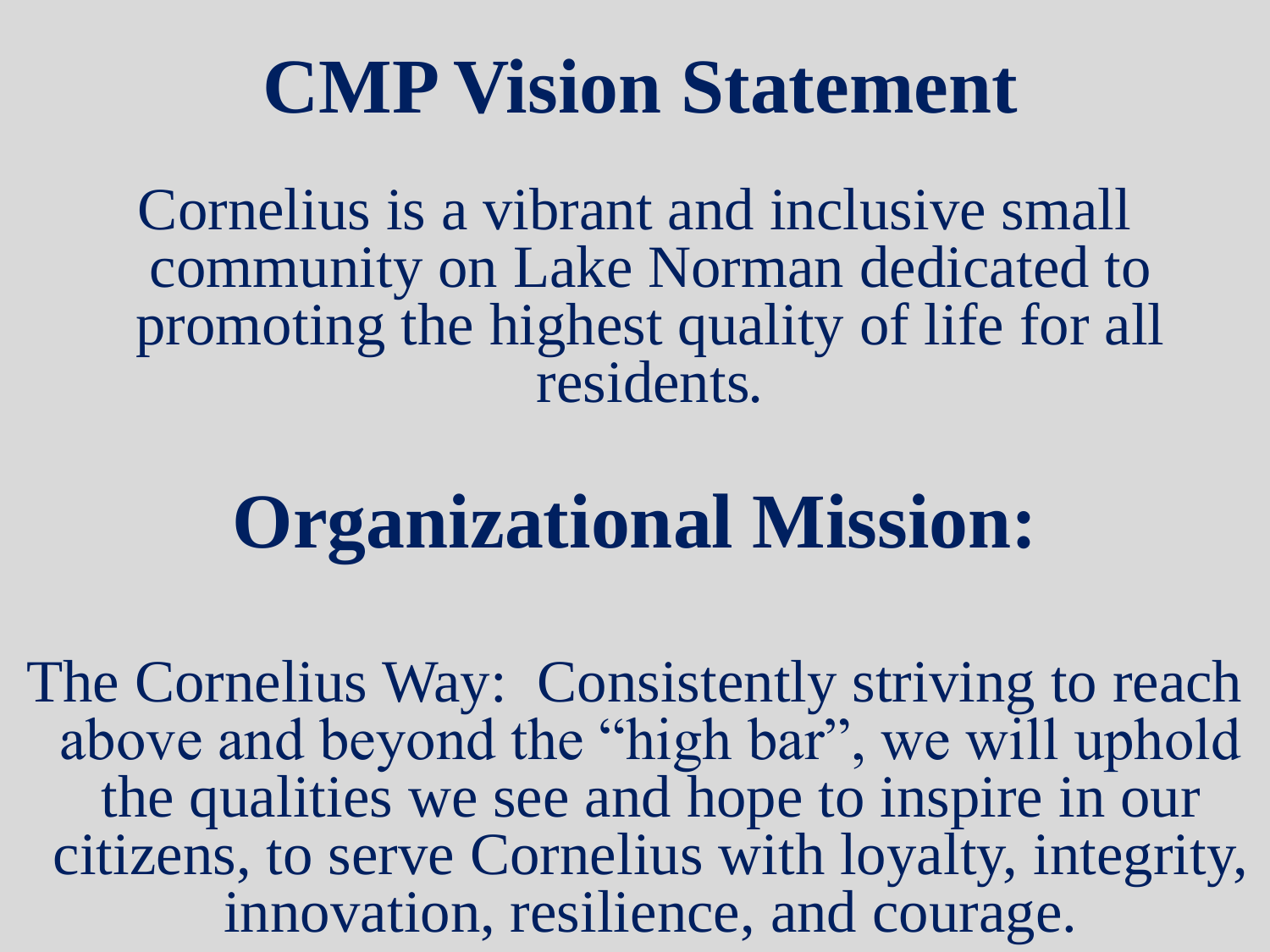### **Revenues**

➢Property Tax is the largest component of Town revenue (~\$17.4M; 57% of revenues)

- ➢Sales tax is the 2nd largest revenue component (~\$4.5M; 15% of revenues)
- ➢Cornelius electric utility (Electricities) will implement a system rate increase of 2.0% (not the 4.5% increase projected in FY21). NC Statute will also require a residential 4 cent per month increase to the REPS rider, for renewable energy)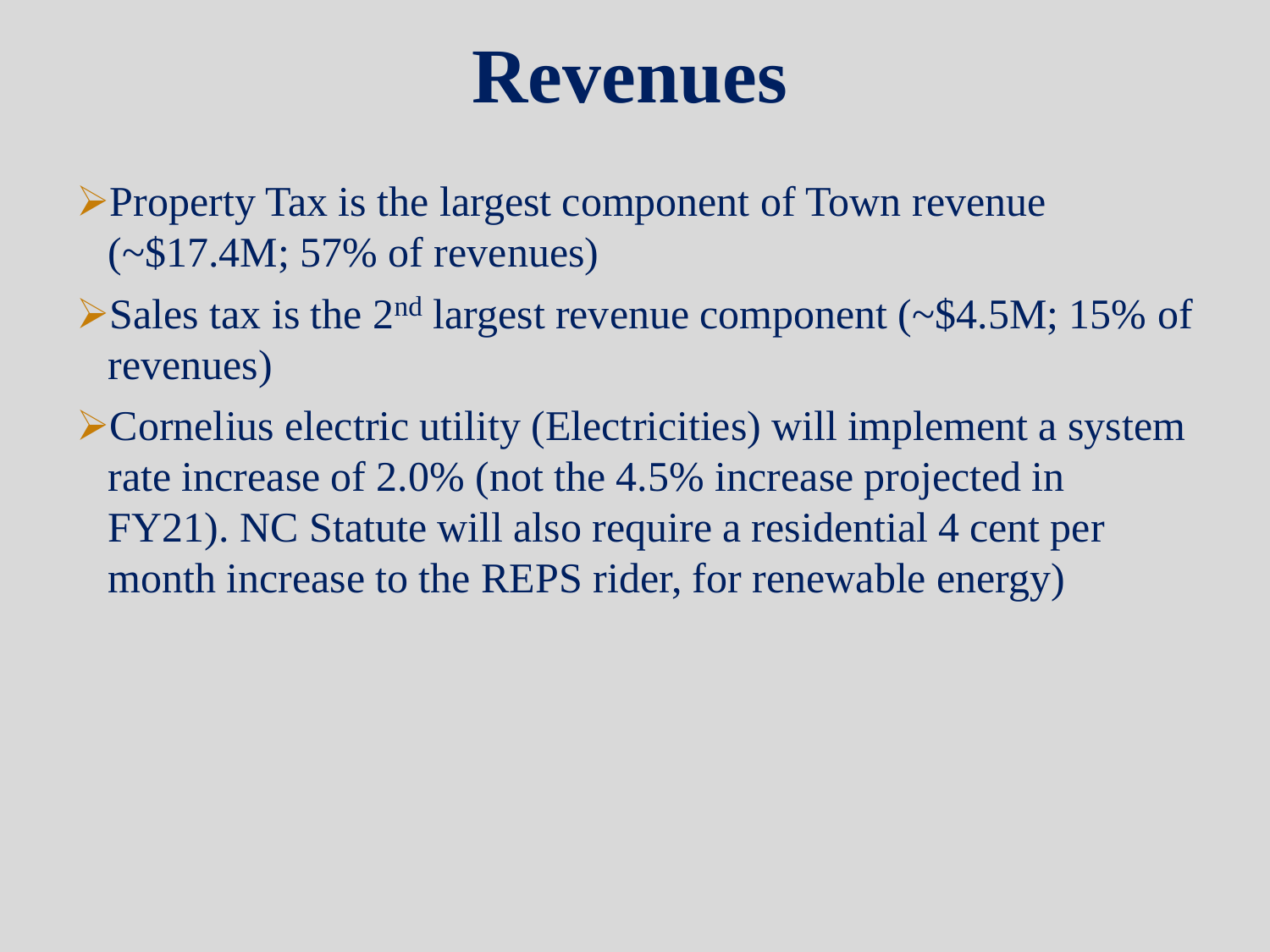## **FY23 Budget Deliverables**

- ➢Manager's Recommended Budget focuses on and addresses…..
	- ➢Citizen Priorities identified in the citizen budget survey
	- ➢Critical Needs in order to continue to provide quality services to our community
	- ➢Utilizes ARP funds to supplant \$4.8M of public safety salaries in order to free up General Fund funds
		- ➢Time-sensitive projects are being addressed with supplanted funds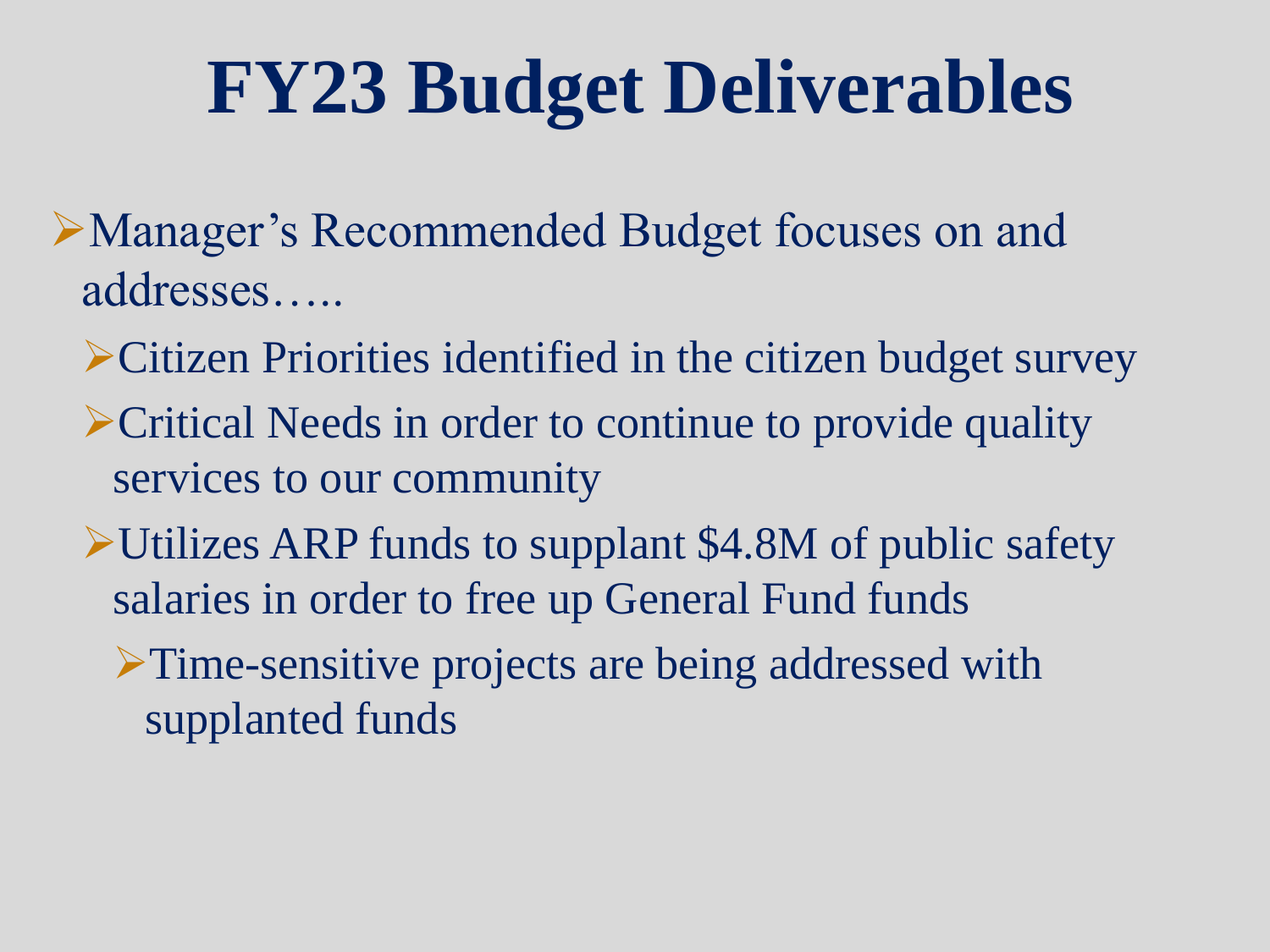### **Citizen Priorities……**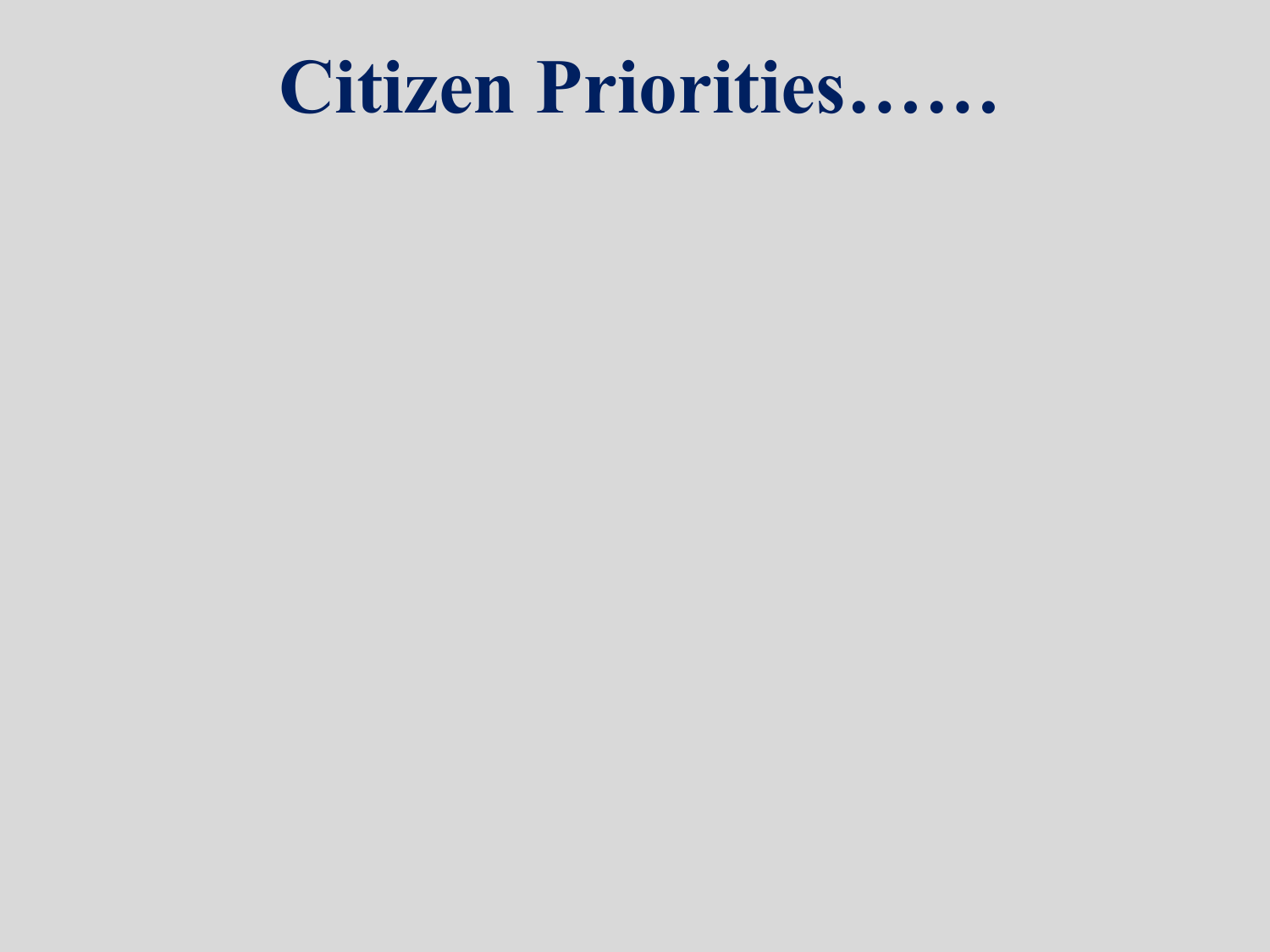# **Citizen Priority #1…. Public Safety**

#### ➢Fire

- ➢Fire Dept. Transition Plan: 6 Full-Time Firefighters (salaries, benefits, OT, operating) - (\$523K)
- ➢Mental Health Program for Full-Time FFs (\$2,628)
- ➢CLFR Market Wages for Part-Time FFs: Drivers, Captains, Deputy Chiefs, Chief – Year 2 of 2 (\$25K)
- ➢CLFR Part-Time Overtime Shifts (\$20K)
- $\triangle$ CLFR Residency Incentive for qualifying Part-Time FFs Year 1 of 2 (\$40K)
- ➢Fire Engine Replace Engine 5 (\$797K)
- ➢2 nd Set of Turnout Gear Year 1 of 3 (\$62K)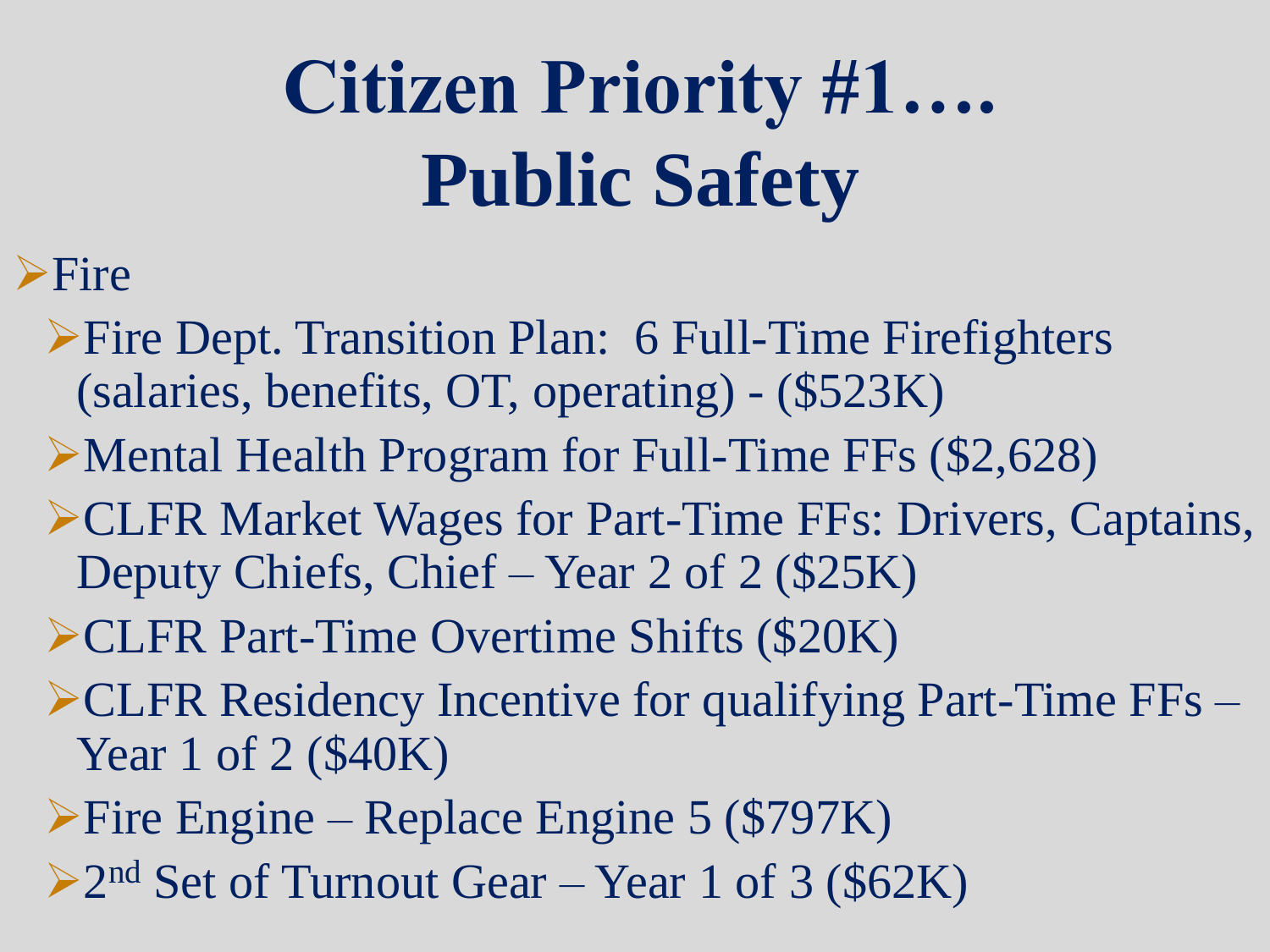# **Citizen Priority #1…. Public Safety**

#### ➢Police

- ➢Market Salary Study Recommendations for Police Officers and Telecommunicators (\$404K)
- ➢Part-Time Pay Increases for Police Officers (\$35,348)
- ➢Mental Health Program Police Officers and Telecommunicators (\$14K)
- ➢Fully-fund Property & Evidence Clerk (\$25K)
- ➢Intermediate Law Enforcement Certificates (\$8,200)
- ➢911 Center CAD Mapping updates (\$18,600)
- ➢Police Vehicles rolling stock replacement (\$500K)
- ➢Wideband System for Security Cameras (\$54K Capital, \$10,500 Operating)
- ➢Police Station Roof Recoating (\$135K)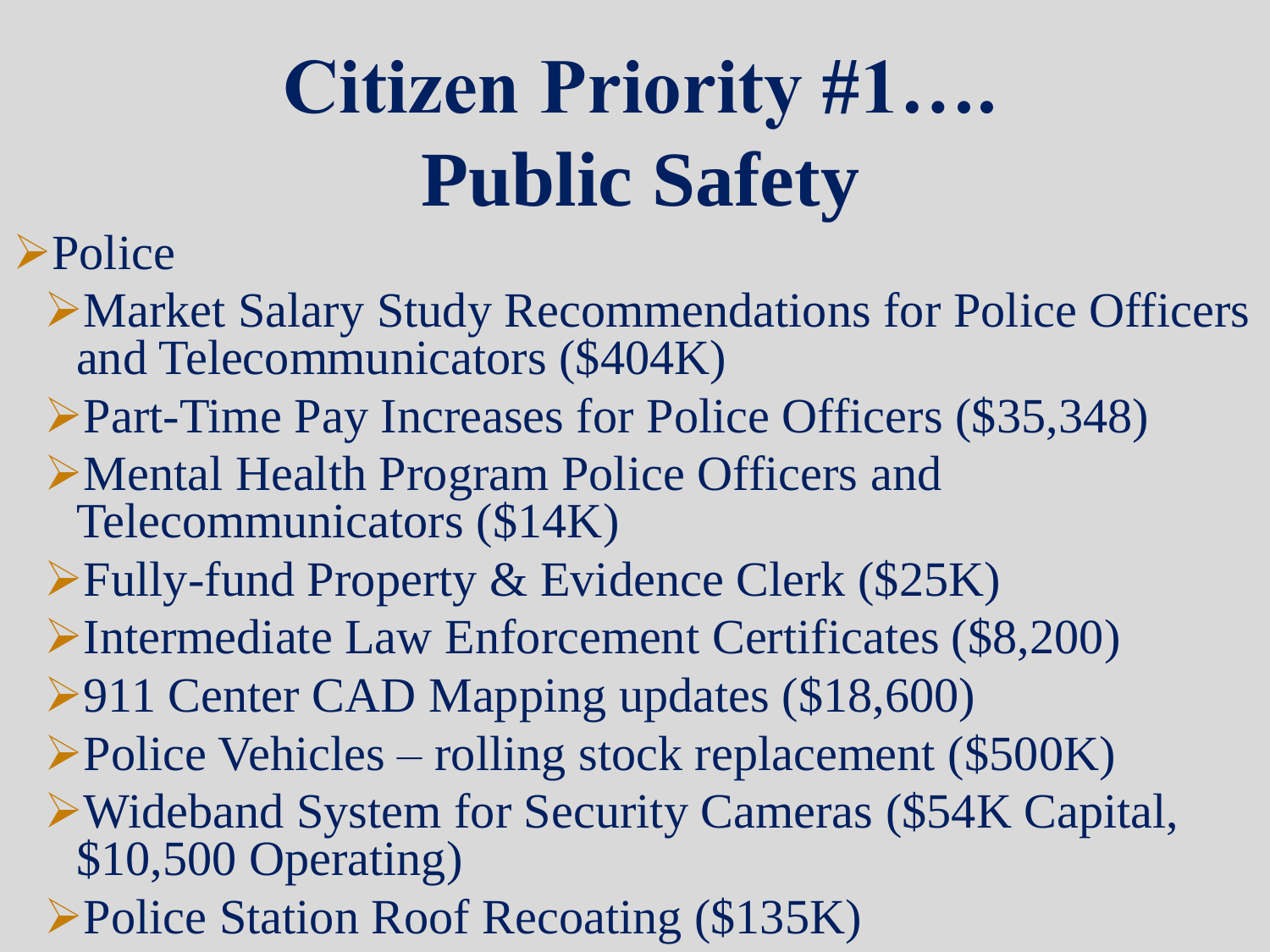# **Citizen Priority #2… Transportation**

- ➢Jetton Rd. Ext. Design Year 2 of 2 (\$71K)
- ➢Town Center Crosswalk Safety Improvements (\$95K)
- ➢Currently servicing \$11.1M of Road Bonds ➢FY22: Sold ~\$4M of the \$24M 2018 Voter-Approved Road Bonds (Debt Service begins in  $FY23 = $311K/year)$
- ➢Total existing debted road projects plus future road projects on  $CIP = $45M$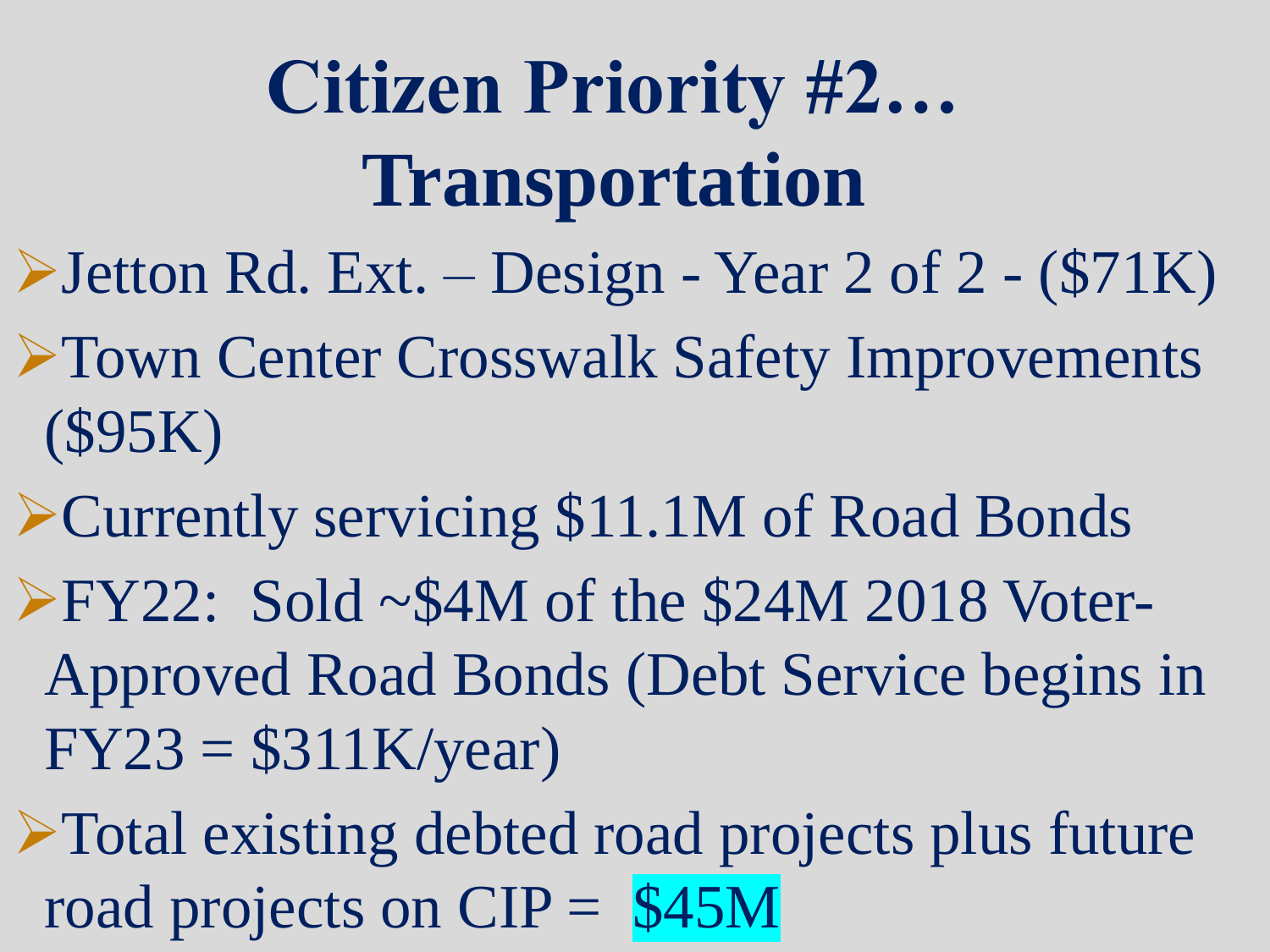#### **All Roadway Projects**

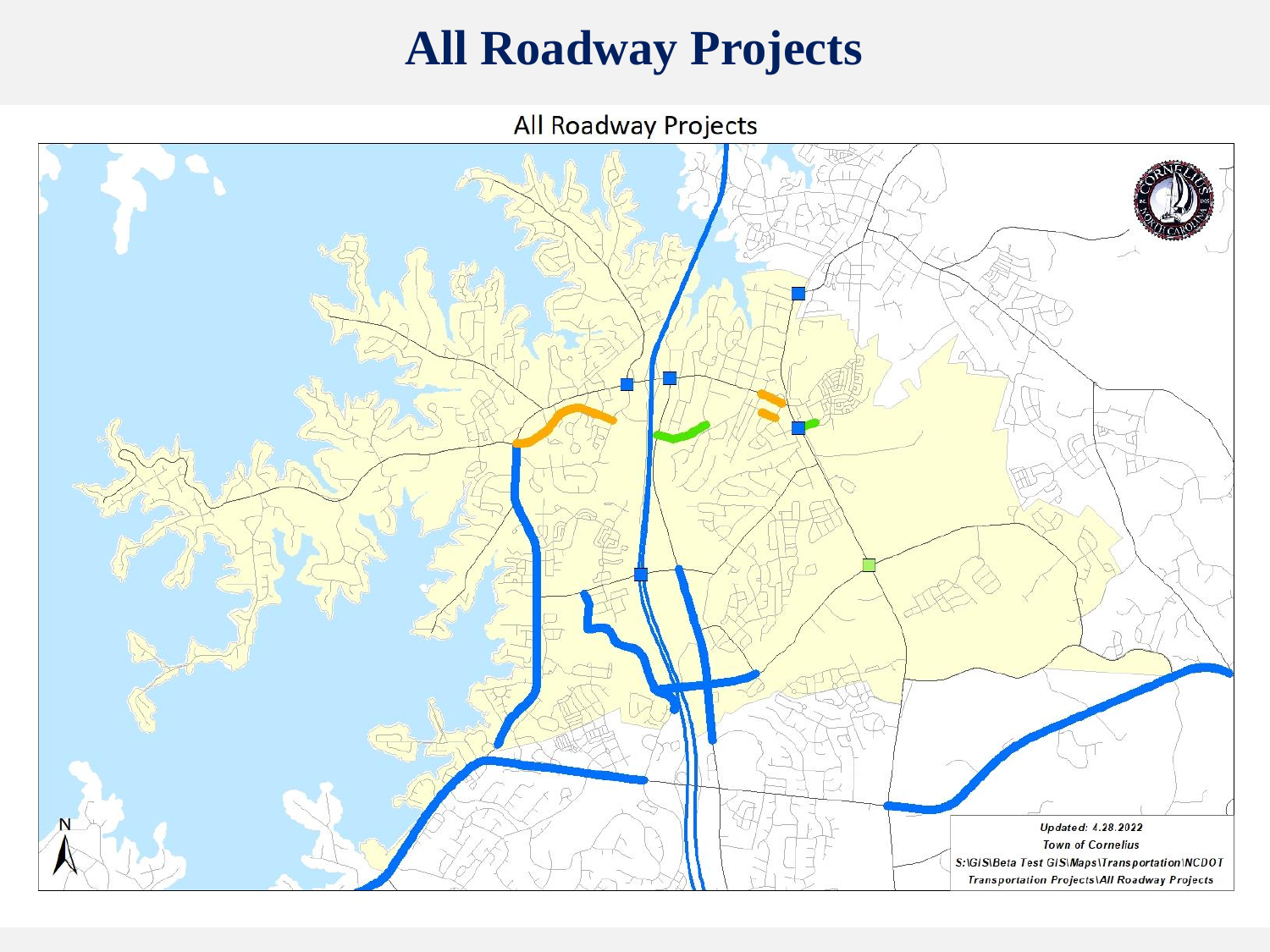# **Citizen Priority #3…. Parks and Recreation**

- ➢Bailey Rd. Park Field Lighting Replacement Phase II, (2) soccer/multi-use fields, football field (\$755K)
- ➢Legion Park Ballfield and Stormwater Repair (\$550K)
- $\blacktriangleright$ Maintenance of Cain Park operational cost ½ year (\$26,170)
- ➢Park Maintenance Technician ½ year (\$23,730)
- $\blacktriangleright$  Recreation Program Assistant ½ year (\$27,300)
- ➢Part-Time Pay Increases (\$13,700 net)
- ➢Sponsorship of "Praise In the Park" at Smithville Park (\$4K)
- ➢Emerald Necklace/Jetton Rd. Ext. Design Year 2 of 2 (\$71K)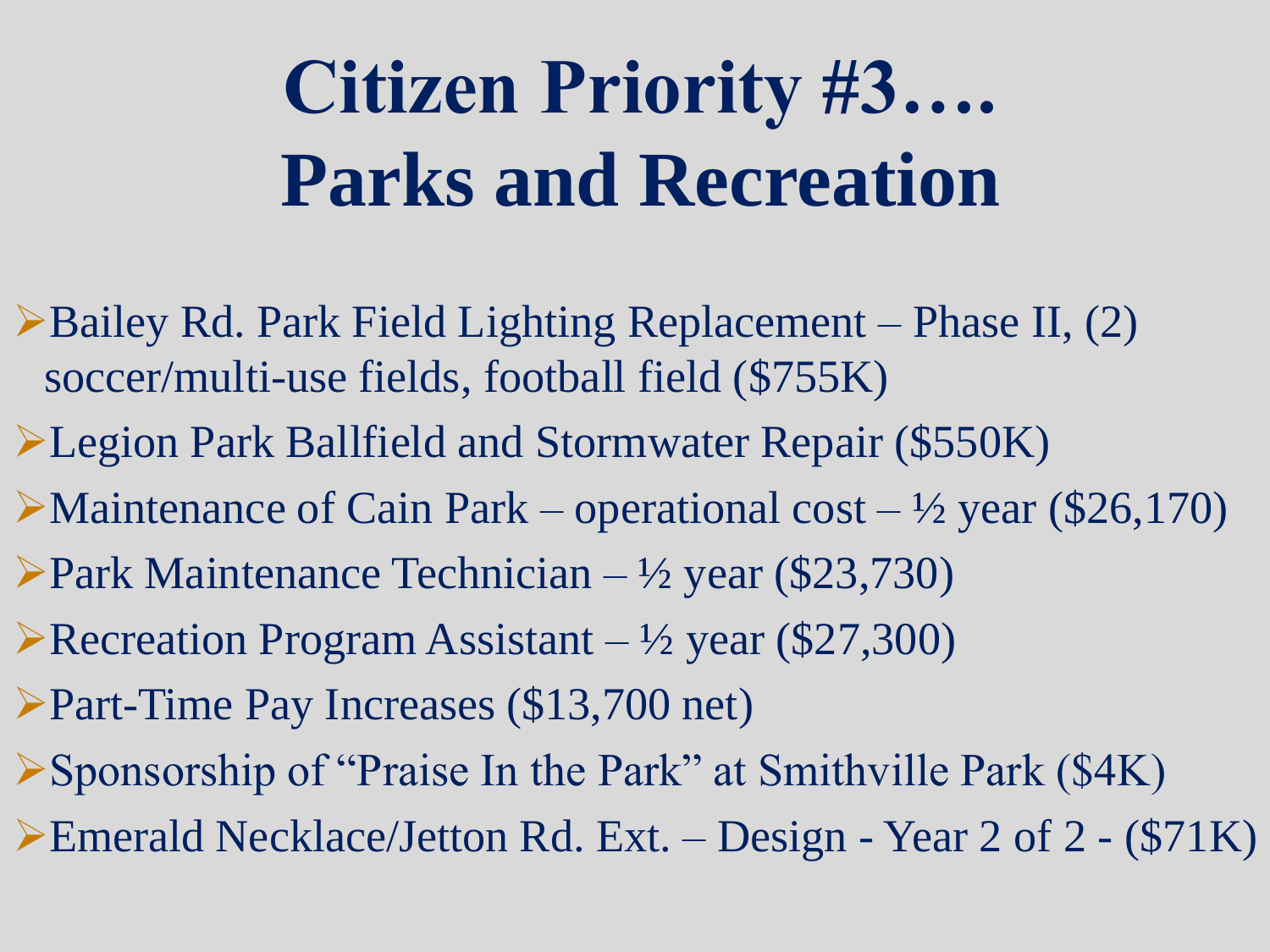# **Citizen Priority #4…. Public Works**

➢~4 miles Town Roads Resurfacing (\$900K) ➢Water Quality – Stream Restoration Design – Magnolia Estates, Westmoreland, Chartwell area (\$300K)

➢Solid Waste Collection and Disposal Cost Increases – CPI, Tipping Fees pass-through, House Count - (\$132K)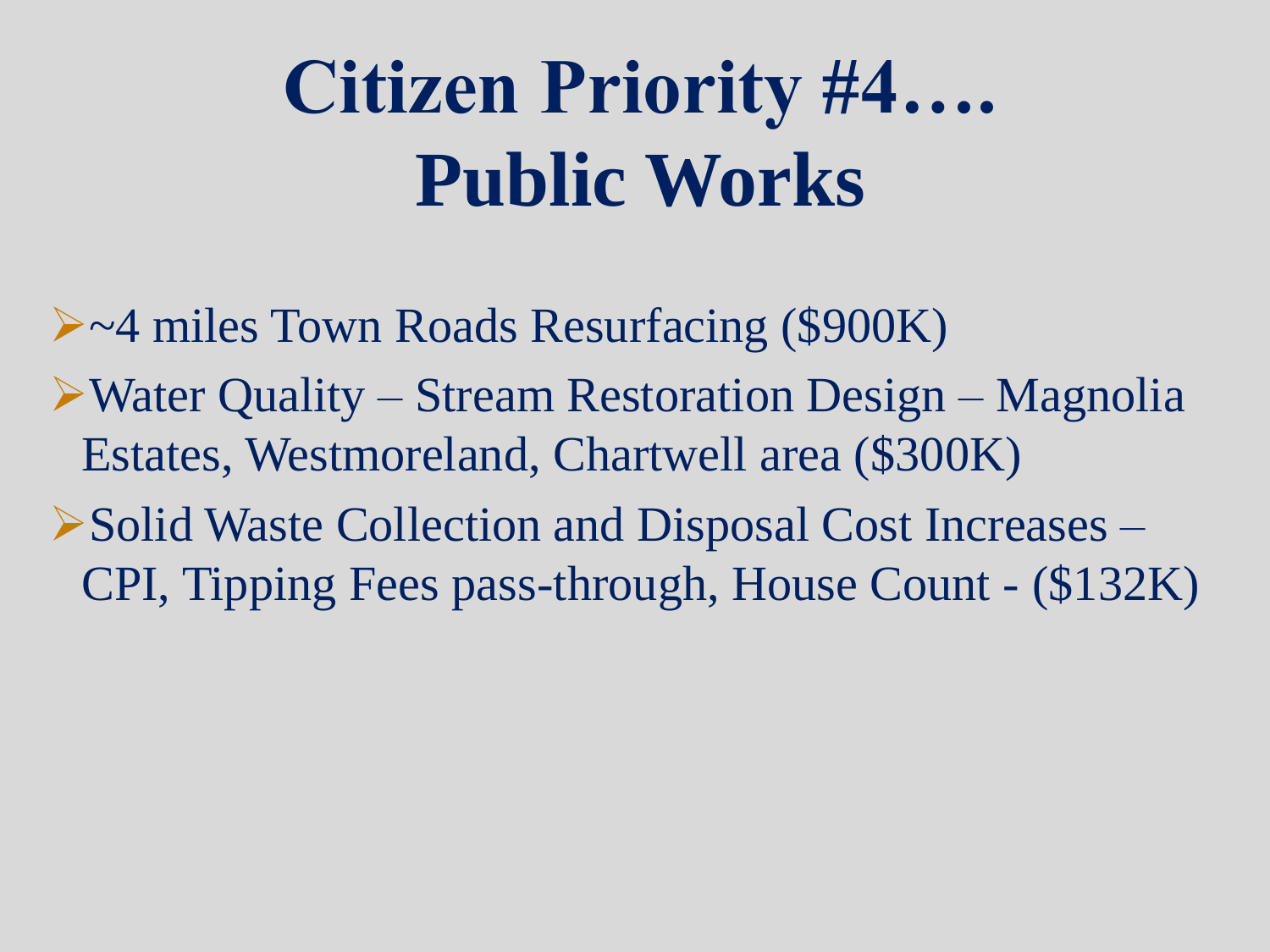# **Citizen Priority #5…. Economic Development**

- ➢Town Center property Environmental due diligence (\$20K)
- ➢Sponsorship of "'Tawba Walk" (\$8K)
- ➢Cain Center
	- ➢Sold \$4M of Redevelopment Bonds in FY22
	- $\triangle$ Debt Service = \$402K/yr.
	- ➢Annual Operating Budget Support Grant (\$411K)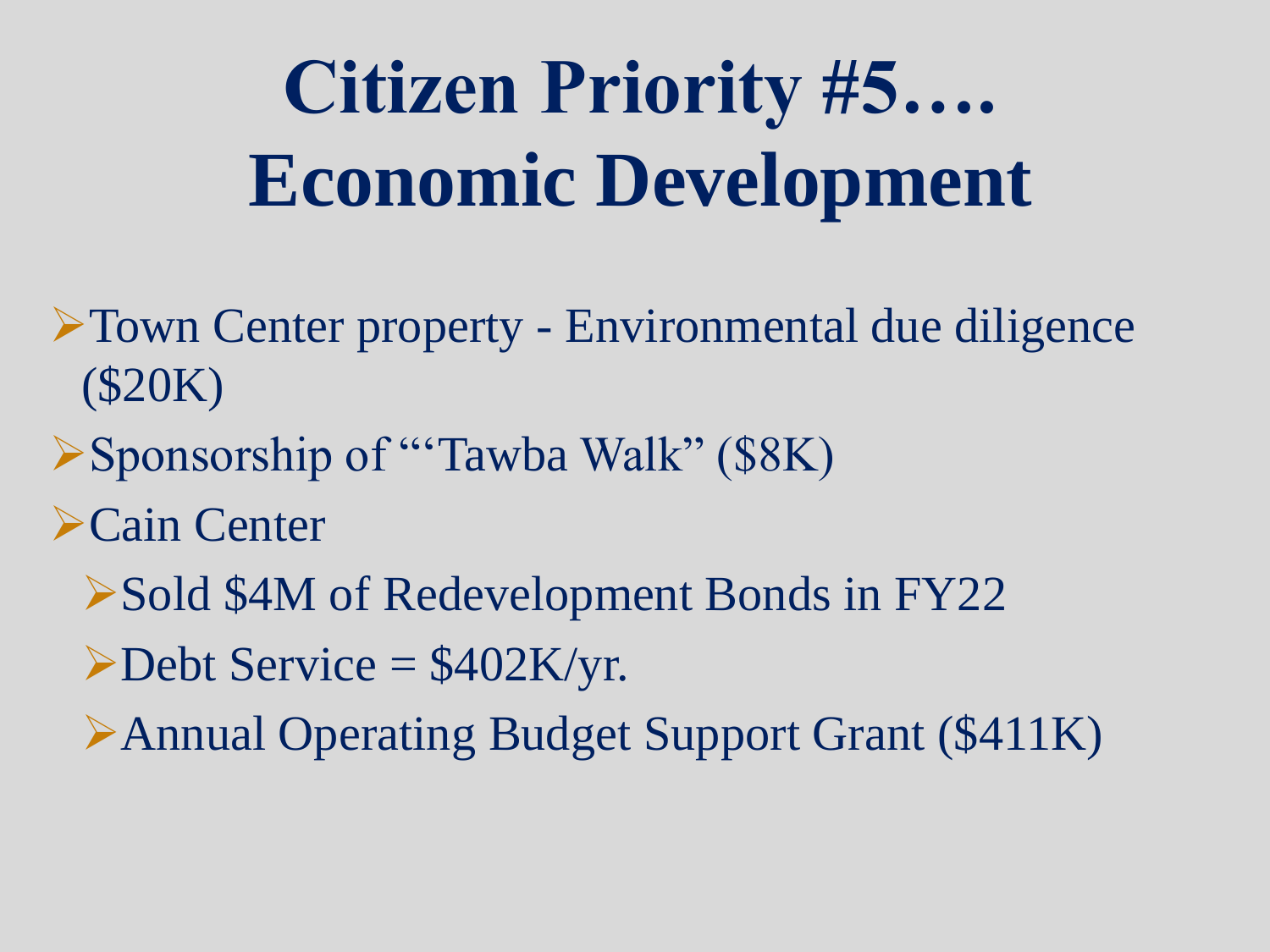### **Critical Needs……**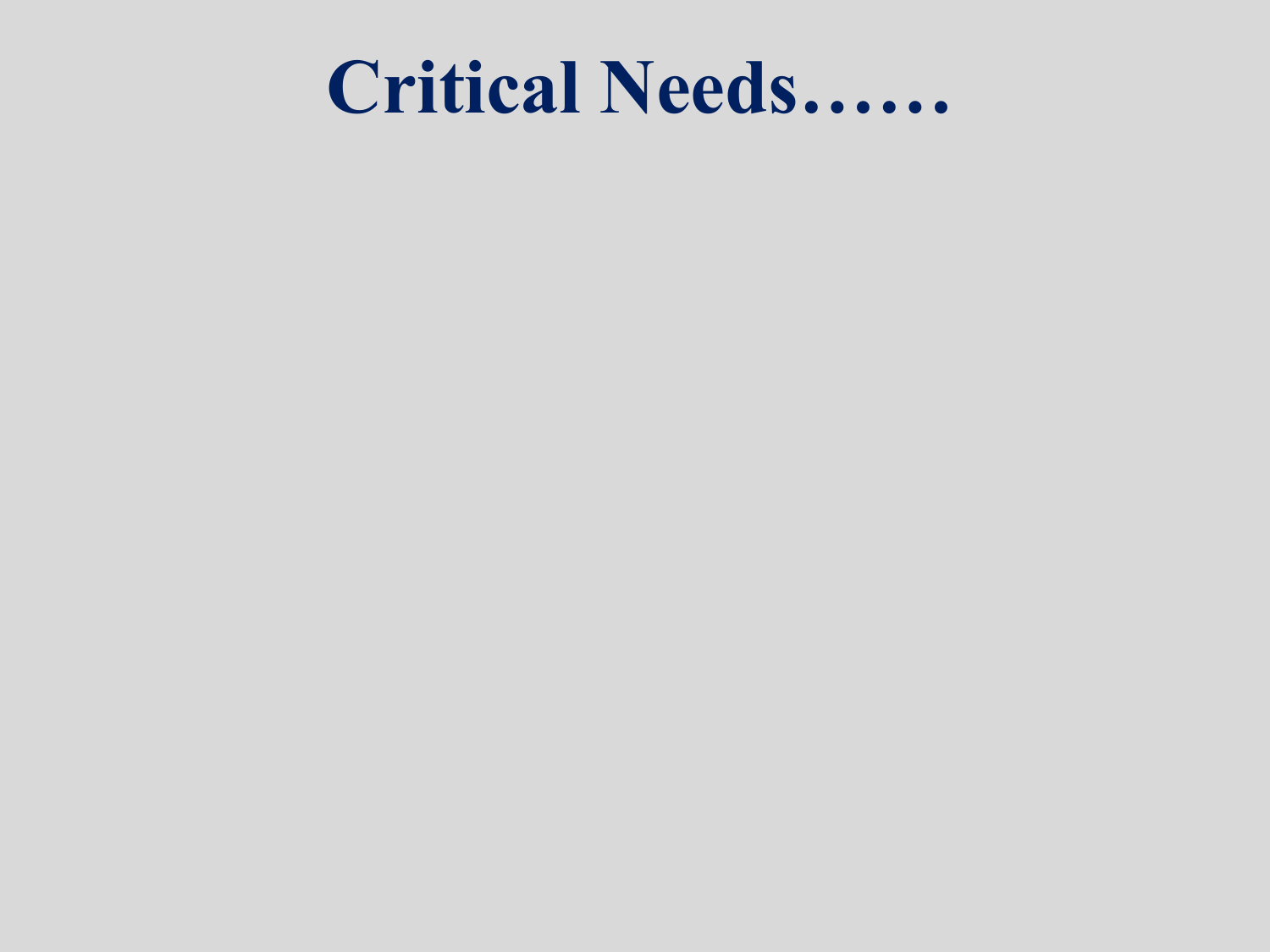## **Community Development**

- ➢Smithville Revitalization Plan/Infrastructure (\$3M)
- ➢Housing Committee Recommendations
	- ➢Employee Residency Incentive Year 1 of 2 (\$89K)
	- ➢CDC (Community Development Corporation) Startup operational costs (\$70K)
- ➢Comprehensive Redevelopment Plan for Affordable/Workforce Housing – Year 2 of 2 (\$45K)
- ➢Annual Support Grants
	- ➢Ada Jenkins (\$25K)
	- ➢Senior Community Connections (\$7,600)
	- $\triangleright$ ASC (\$4K)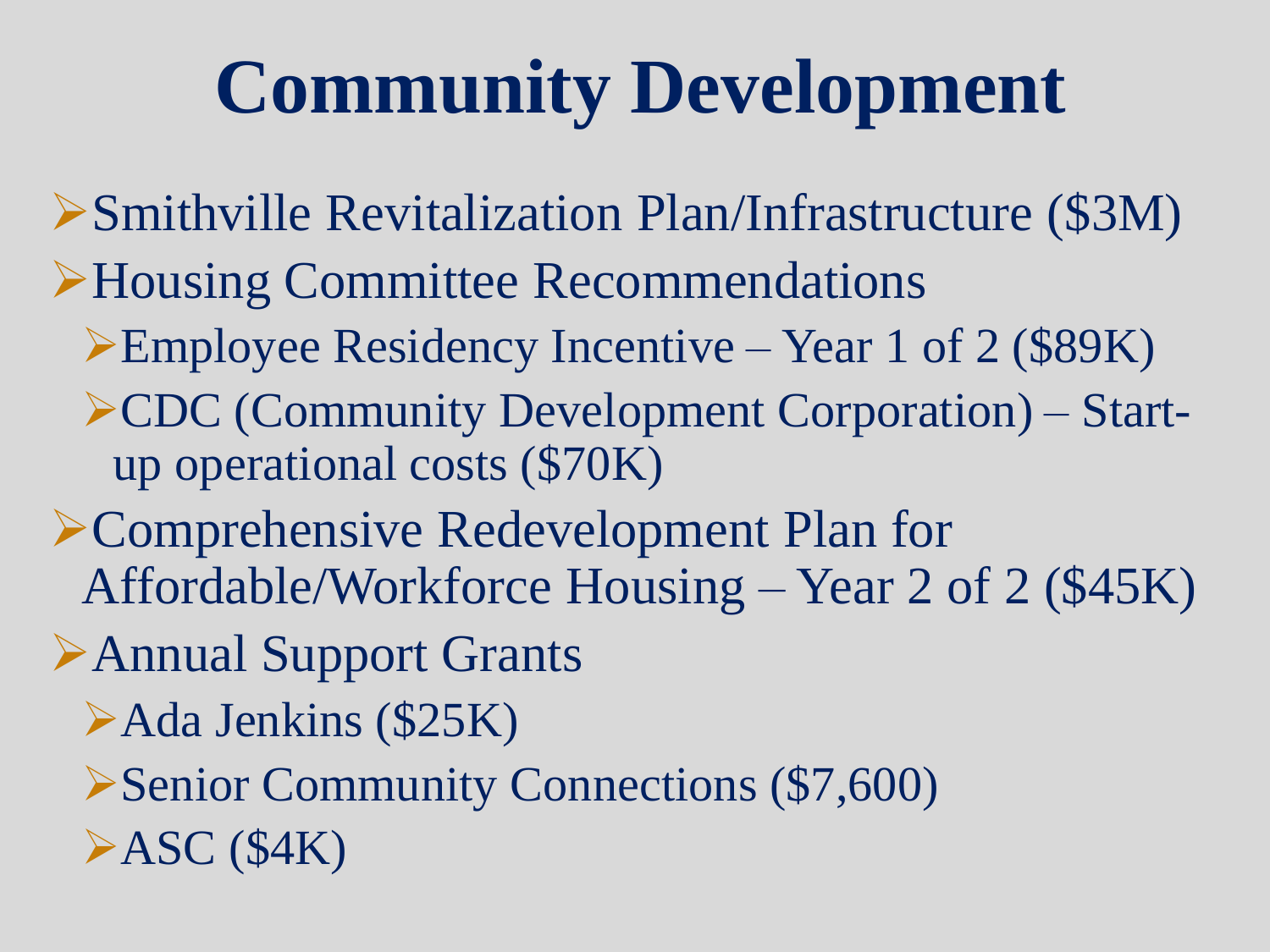### **Communications & IT/Cyber Security**

#### ➢Communications

- ➢Overhaul website (\$10K)
- ➢IT/Cyber Security
	- ➢Multi-factor Authentication (\$18,500)
	- ➢Replace unsupported wireless system at all Town buildings (\$40K)
	- ➢Network intrusion monitoring and detection software support (\$5K)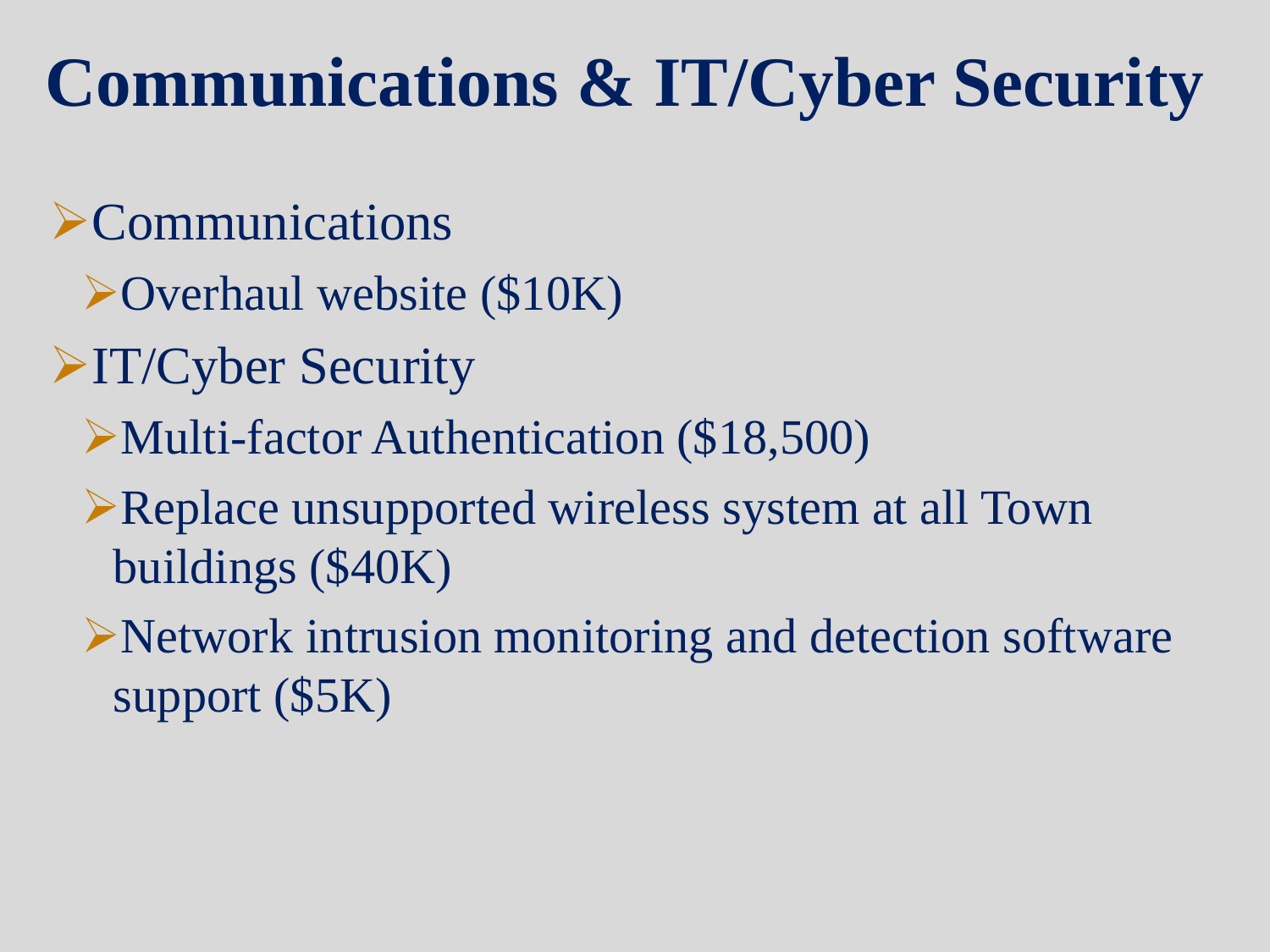### **Retention and Recruitment**

- ➢Labor market is extraordinarily competitive, especially in law enforcement
- $\triangleright$ Difficult to fill/retain ALL positions, full & part-time, in ALL departments
- ➢In 2021, CPD lost 11 Police Officers with a combined 85 years of experience. Over 3 years, 195 years of experience left CPD.
- ➢Cornelius investment in staff is necessary to remain competitive, maintain quality service, and to avoid cost of lost productivity/hiring/training (6-12 months of salary)
- ➢Recommended budget addresses Public Safety plus all other personnel
	- ➢Over half of Town staff are Police Officers and Firefighters
	- ➢75% of Personnel budget increases are for Public Safety
- ➢Residency Incentive for employees Housing Committee Recommendation Year 1 of 2 (\$89K)
- ➢3.5% Average Merit (\$283,920)
	- ➢Market's range is 2% 7%; Market's average is 3.65%
- ➢2.5% COLA (\$202,800)
	- ➢CPI at 8.1% as of March 31st
	- ➢Market's range is 1% 7%; Market's average is 3.23%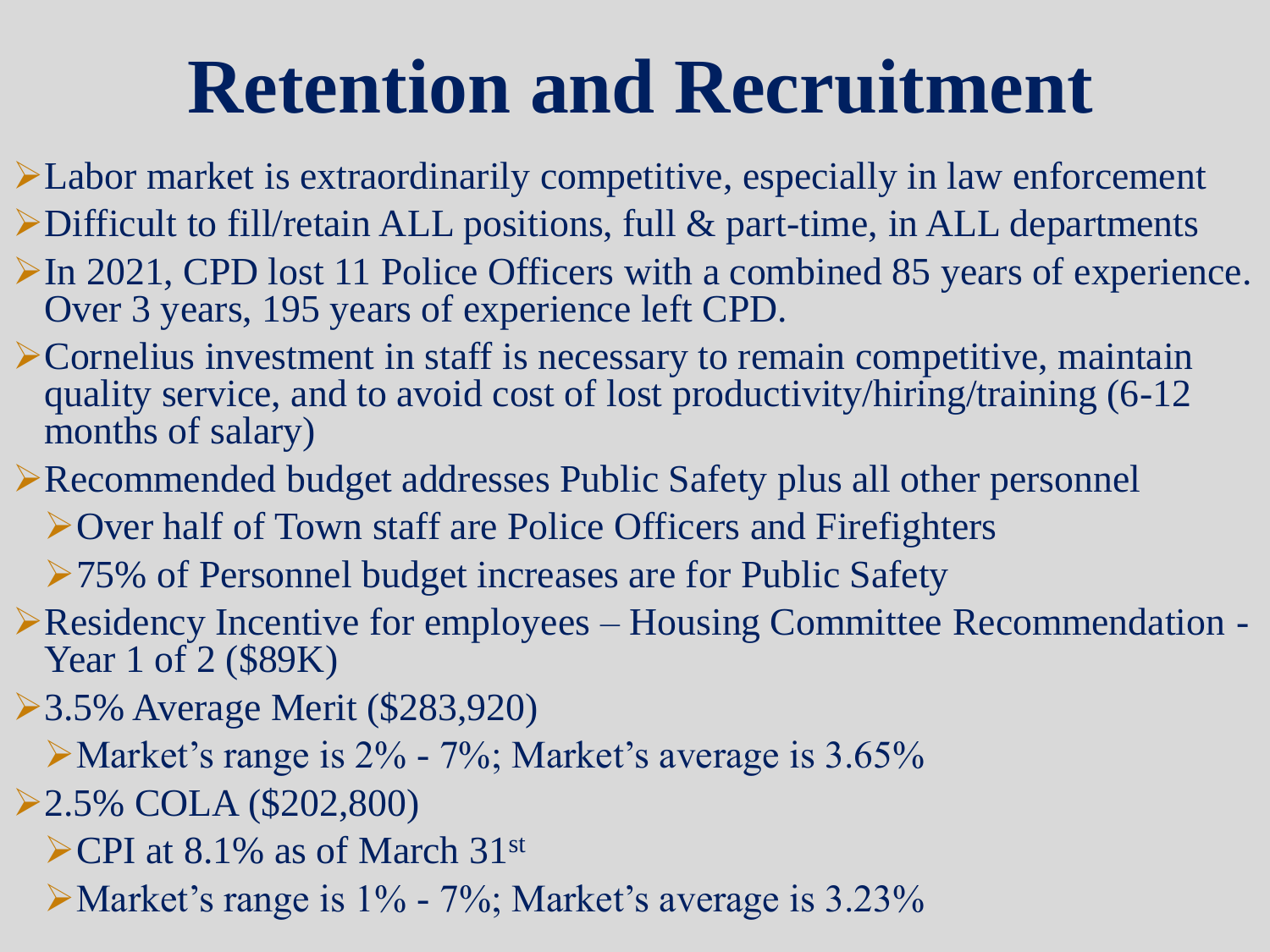### **ARP Funds**

- ➢Utilizes ARP funds to supplant \$4.8M of public safety salaries in order to free up General Fund funds
	- ➢Time-sensitive projects are being addressed with supplanted funds
	- ➢Smithville Revitalization Plan/Infrastructure (\$3M)
	- ➢Legion Park Ballfield and stormwater repairs (\$550K)
	- ➢Jetton Rd. Ext. Design (\$71K)
	- ➢Stream Restoration Design Magnolia Estates, Westmoreland, Chartwell Commercial (\$300K)
- ➢Town will have the opportunity to add projects even after budget is adopted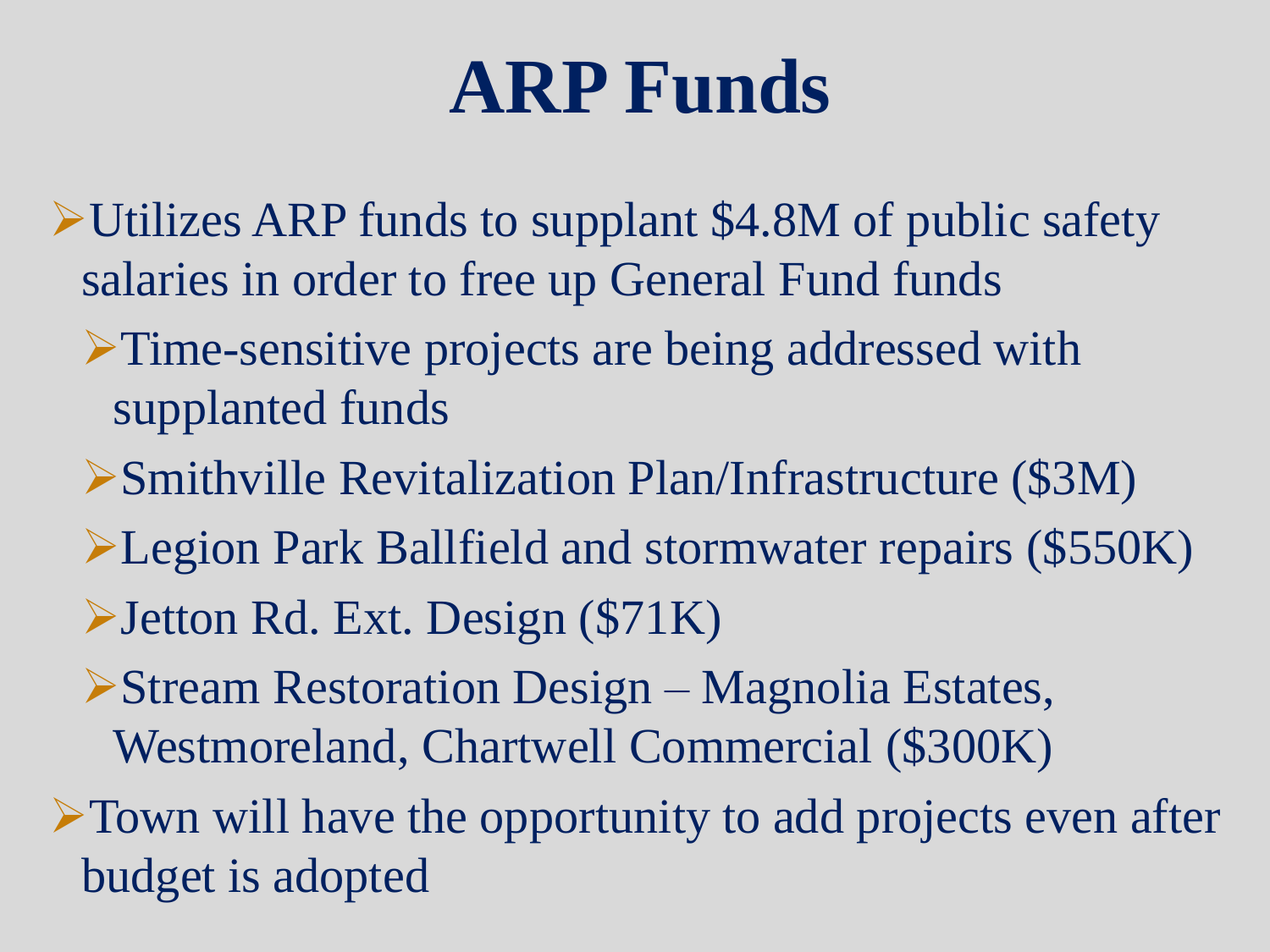## **Property Tax Rate Increase**

- ➢Recommended Budget includes a 1.0 cent property tax rate increase
- ➢~\$8M of Bonds sold in January FY22 (\$4M Transportation, \$4M Redevelopment)
- $\blacktriangleright$  Annual debt service payment = \$713K
- $\geq 1.0$  cent increase = \$750K in revenue
- ➢Additional 1.0 cent will support the debt service payment

➢A home assessed at \$450,000, will pay an additional \$45/year in Cornelius property taxes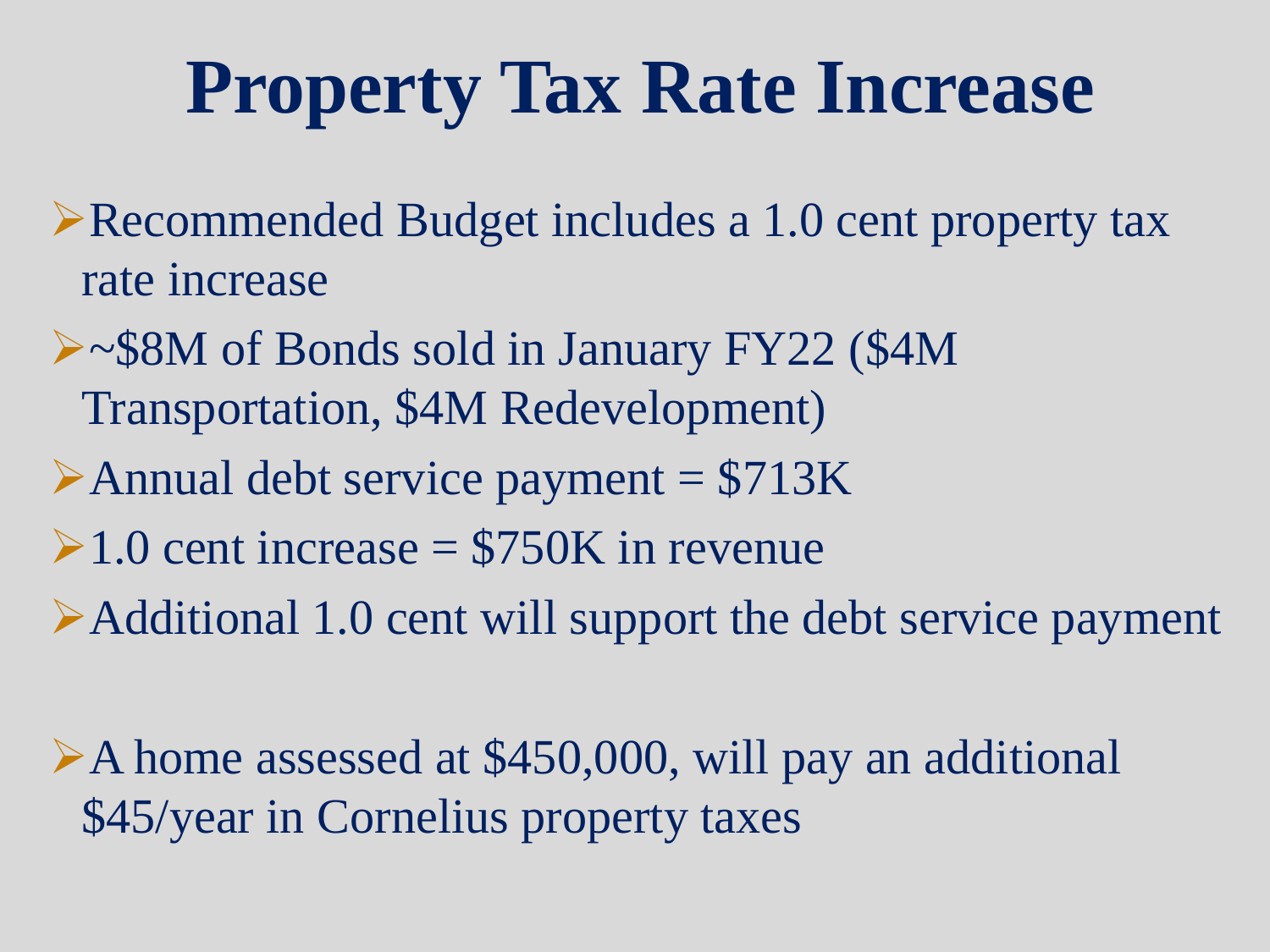#### EXPLANATION OF USES OF FUND BALANCE

| Fire Engine (carry forward from FY 22)                                                              | 720,000   |
|-----------------------------------------------------------------------------------------------------|-----------|
| Legion Park Ball Field (carry forward FY 22)                                                        | 175,000   |
| Wideband Camera (CBRS)-Asset Forfeiture Funds                                                       | 54,000    |
| <b>Street Resurfacing (Powell Bill Funds)</b>                                                       | 348,000   |
| Police Roof (Building Maint. Reserve Fund)                                                          | 135,000   |
| Crosswalk Improvements (MI-Connection Settlement Funds)                                             | 95,000    |
| <b>CDC</b> (MI-Connection Settlement Funds)                                                         | 70,000    |
| Stream Restoration Design-Magnolia Estates, Westmoreland, and Chartwell Commercial Properties (ARP) | 300,000   |
| Smithville/Infrastructure (Transfer to Capital Project Fund)                                        | 3,000,000 |
| Legion Park Ball Field Stormwater repair (ARP)                                                      | 550,000   |
| Jetton Extension DESIGN (ARP)                                                                       | 71,000    |
| <b>Health Insurance Reserve</b>                                                                     | 175,000   |
|                                                                                                     | 5,693,000 |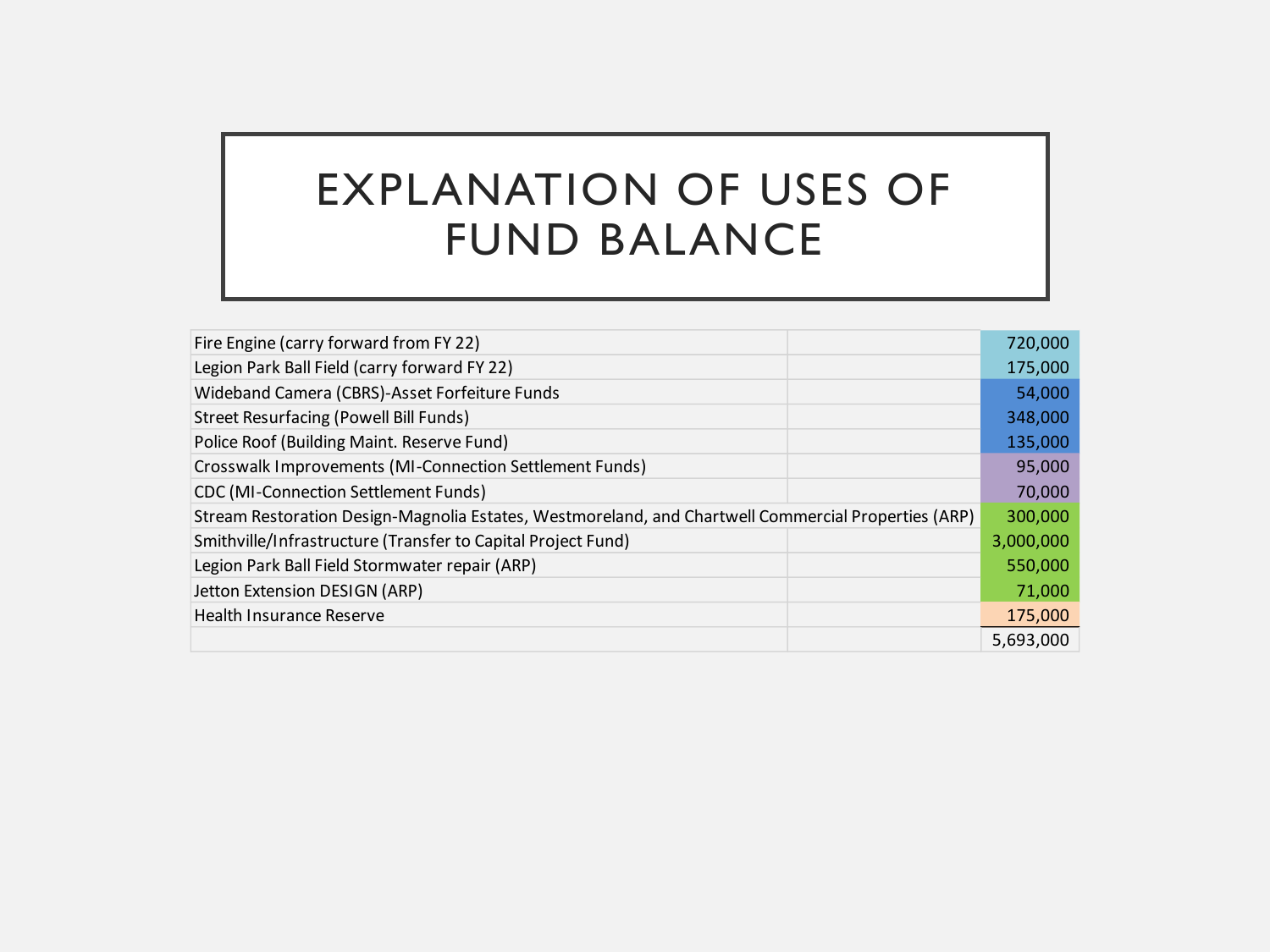#### EXPLANATION OF USES OF FUND BALANCE

| Carrry Forward Capital from FY 22                                                   | 895,000   |
|-------------------------------------------------------------------------------------|-----------|
| Restricted and Designated (Powell Bill/Asset Forfeiture/Building Maintenance Funds) | 537,000   |
| <b>MI Connection Settlement Funds</b>                                               | 165,000   |
| <b>Funds supplanted with ARP Funds</b>                                              | 3,921,000 |
| Health Insurance Reserve Fund                                                       | 175,000   |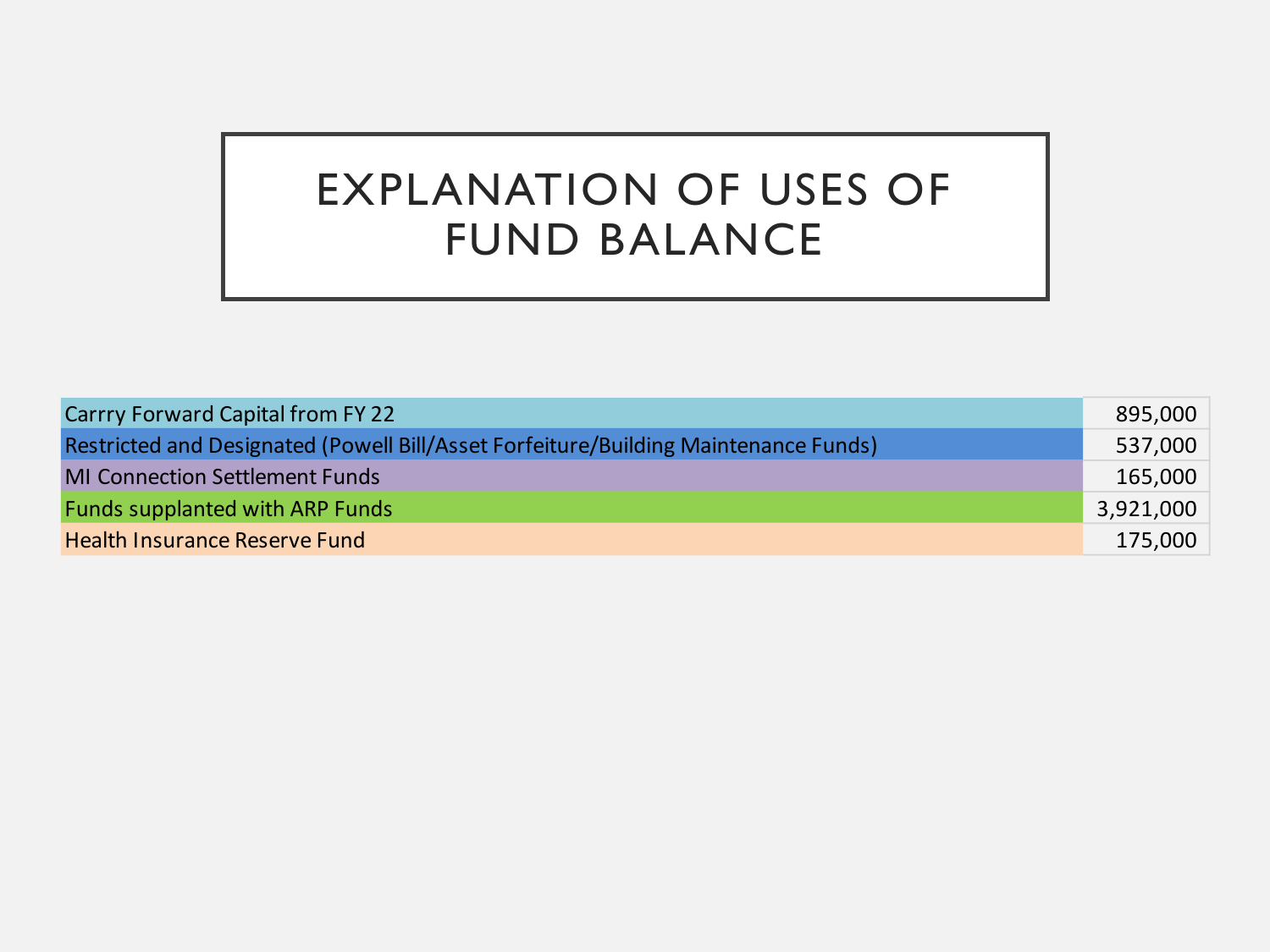#### EXPLANATION OF USES OF FUND BALANCE

| • Contribution to/(Use of) Fund Balance with ARP Funds (800,356) |             |
|------------------------------------------------------------------|-------------|
| <b>Back out ARP Funds</b>                                        | (4,821,414) |
| • Real use of Fund Balance                                       | (5,621,770) |
| • Use of Fund Balance per categories                             | 5,693,000   |
| • Net Contribution to Fund Balance                               | 71,230      |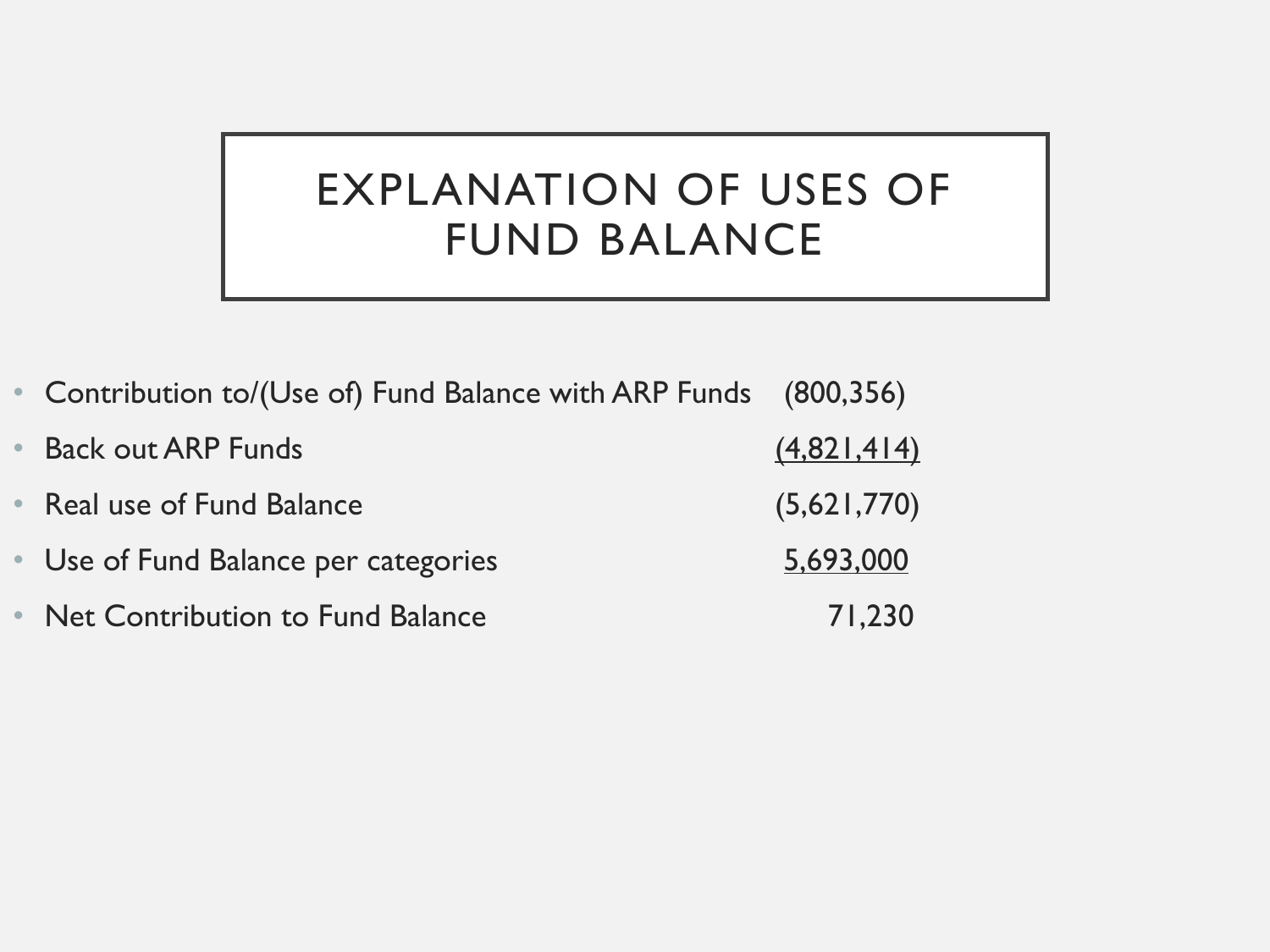#### **FY 22 Budget - Summary**

➢Recommended Property Tax Rate: 23.20 cents

 $\blacktriangleright$  Total General Fund Budget Expenditures = \$28,358,654\*  $\blacktriangleright$  Total General Fund Budget Revenues = \$27,558,298\*\*

\*Accounts for \$4,821,414 supplanted Public Safety salaries; thus, real expenditures of \$33,180,068

\*\*\$27,558,298 operating revenue + \$5,621,770 use of Fund Balance = \$33,180,068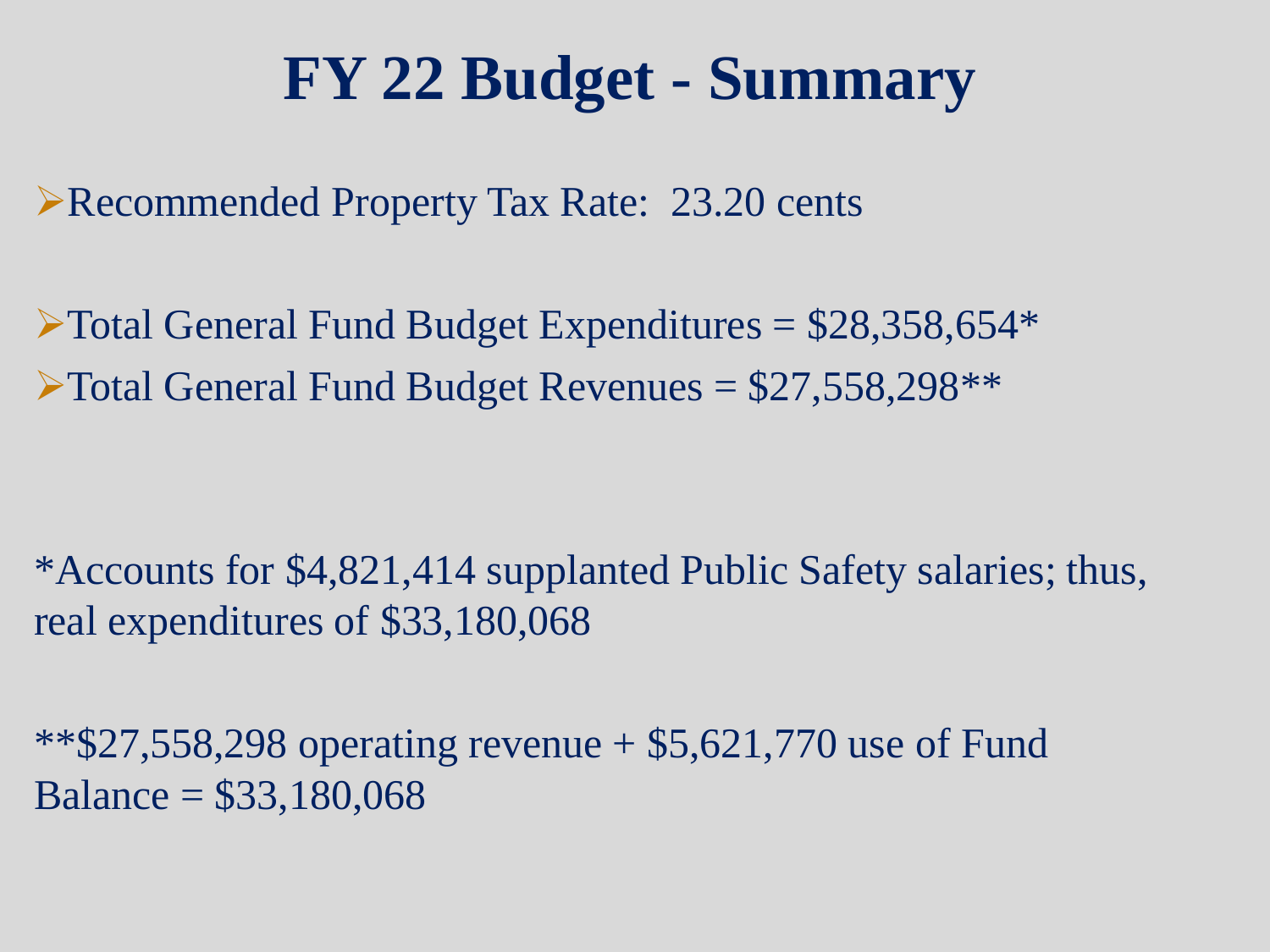#### **Future Considerations…….**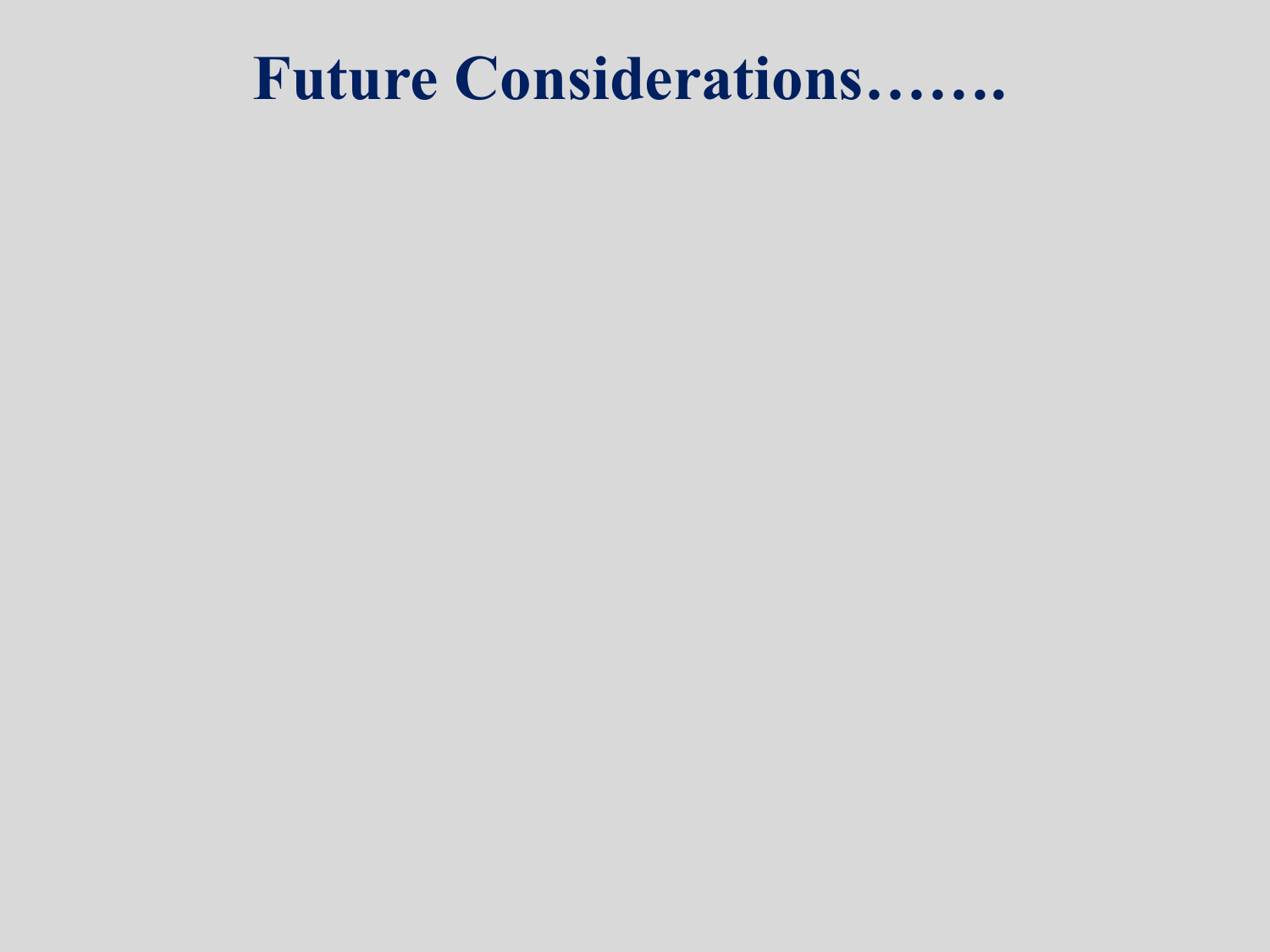#### **CIP NCDOT Road Projects**

| Town of Cornelius                                         |              |            |                          |                          |                          |            |  |  |  |
|-----------------------------------------------------------|--------------|------------|--------------------------|--------------------------|--------------------------|------------|--|--|--|
| 2023-2032 Capital Improvement Plan Summary                |              |            |                          |                          |                          |            |  |  |  |
| March 23, 2022                                            |              |            |                          |                          |                          |            |  |  |  |
|                                                           | Funds        |            |                          |                          |                          |            |  |  |  |
| <b>IDESCRIPTION</b>                                       | Source       | 2024       | 2025                     | 2028                     | <b>Future</b>            | Total      |  |  |  |
| Torrence Chapel Rd. West Cat. Ave. Intersection Impv      | <b>Bonds</b> | 6,608,722  |                          |                          | ÷                        | 6,608,722  |  |  |  |
| 115/Potts/Davidson Street Roundabout                      | <b>Bonds</b> | 4,960,750  | -                        |                          | $\sim$                   | 4,960,750  |  |  |  |
| Hwy 115- Hickory St. Intersection Improvements            | <b>Bonds</b> | 1,474,961  |                          |                          | $\sim$                   | 1,474,961  |  |  |  |
| West Catawba Phase II- STI- Local Funding Contribution    | <b>Bonds</b> | 1,200,000  | -                        |                          | $\sim$                   | 1,200,000  |  |  |  |
| 21/Catawba Roundabouts                                    | <b>Bonds</b> | 1,000,000  |                          |                          | $\sim$                   | 1,000,000  |  |  |  |
| Northcross Dr. Extension                                  | <b>Bonds</b> | ٠          | 5,261,991                |                          | $\sim$                   | 5,261,991  |  |  |  |
| West Catawba Phase II- Bike-Ped Accommodations, Mast Arms | Bonds        | $\sim$     | $\overline{\phantom{a}}$ | 1,500,000                | $\overline{\phantom{0}}$ | 1,500,000  |  |  |  |
| <b>Westmoreland Interchange</b>                           | <b>Bonds</b> |            | $\overline{\phantom{a}}$ | $\overline{\phantom{a}}$ | 2,000,000                | 2,000,000  |  |  |  |
|                                                           |              | 15,244,433 | 5,261,991                | 1,500,000                | 2,000,000                | 24,006,424 |  |  |  |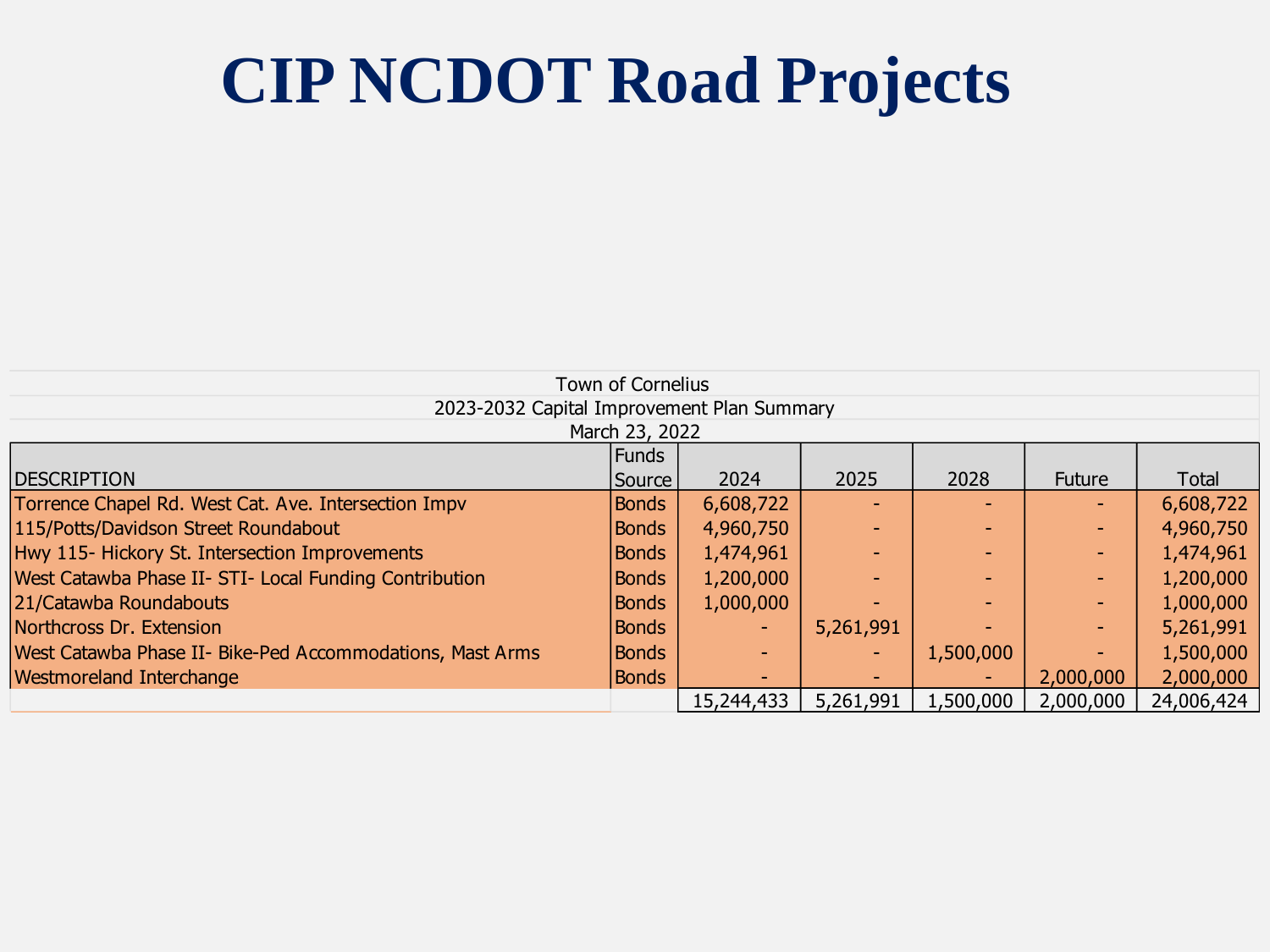#### **Remaining CIP**

|                                                                                        | <b>Funds</b>        |                          |                          |                          |                          |                          |                          |                          |                          |                          |                          |                          |            |
|----------------------------------------------------------------------------------------|---------------------|--------------------------|--------------------------|--------------------------|--------------------------|--------------------------|--------------------------|--------------------------|--------------------------|--------------------------|--------------------------|--------------------------|------------|
| <b>DESCRIPTION</b>                                                                     | Source              | 2023                     | 2024                     | 2025                     | 2026                     | 2027                     | 2028                     | 2029                     | 2030                     | 2031                     | 2032                     | Future                   | Total      |
| Street Resurfacing (Powell Bill Funds)                                                 | <b>FB Powell</b>    | 900,000                  | $\overline{\phantom{a}}$ | 800,000                  | $\overline{\phantom{a}}$ | 800,000                  | $\blacksquare$           | 800,000                  | $\overline{\phantom{a}}$ | 800,000                  |                          |                          | 4,100,000  |
| Replace Engine 4 and 5                                                                 | Debt                | 830,000                  |                          |                          | $\overline{\phantom{a}}$ |                          | $\blacksquare$           |                          | $\overline{a}$           | $\overline{\phantom{a}}$ | $\blacksquare$           | $\overline{\phantom{a}}$ | 830,000    |
| Bailey Road Park Athletic Facility Lighting Replacement                                | Debt                | 755,000                  |                          | $\blacksquare$           |                          |                          | $\overline{\phantom{a}}$ | $\overline{\phantom{a}}$ | 132,000                  | $\blacksquare$           | $\overline{\phantom{a}}$ | $\overline{\phantom{a}}$ | 887,000    |
| Legion Park Major Renovations                                                          | Fund Bal            | 550,000                  |                          | $\overline{a}$           | 263,000                  |                          | $\overline{a}$           | $\overline{\phantom{a}}$ |                          | 263,000                  | $\blacksquare$           | $\overline{\phantom{a}}$ | 1,076,000  |
| Police Vehicles                                                                        | Fund Bal            | 500,000                  | 500,000                  | 510,000                  | 510,000                  | 520,000                  | 520,000                  | 530,000                  | 530,000                  | 540,000                  | 540,000                  | $\overline{\phantom{a}}$ | 5,200,000  |
| Stream Restoration-Magnolia Estates, Westmoreland, and Chartwell Commercial Properties | Fund Bal            | 300,000                  | 200,000                  | 3,000,000                |                          |                          |                          |                          |                          |                          |                          | $\overline{\phantom{a}}$ | 3,500,000  |
| Police Roof*                                                                           | Fund Bal*           | 135,000                  | $\overline{\phantom{a}}$ | $\overline{\phantom{a}}$ | $\overline{\phantom{a}}$ | $\overline{\phantom{a}}$ | $\blacksquare$           |                          | $\overline{\phantom{a}}$ | $\overline{\phantom{a}}$ | $\overline{\phantom{a}}$ | $\overline{\phantom{a}}$ | 135,000    |
| Crosswalk Improvements                                                                 | Fund Bal            | 95,000                   | 150,000                  | 65,000                   | 65,000                   | 65,000                   | $\blacksquare$           |                          | $\overline{\phantom{a}}$ | $\overline{\phantom{a}}$ | $\overline{\phantom{a}}$ | $\overline{\phantom{a}}$ | 440,000    |
| Jetton Extension DESIGN                                                                | Fund Bal            | 71,000                   | $\sim$                   | $\blacksquare$           | $\overline{\phantom{a}}$ | $\overline{\phantom{a}}$ | $\overline{\phantom{a}}$ |                          | $\overline{\phantom{a}}$ | $\overline{\phantom{a}}$ | $\overline{\phantom{a}}$ | $\overline{\phantom{a}}$ | 71,000     |
| 2nd Set of Personal Protective Equipment (turn out gear)                               | Fund Bal            | 62,000                   | 62,000                   | 62,000                   | $\blacksquare$           | $\blacksquare$           | $\overline{\phantom{a}}$ |                          | $\overline{\phantom{a}}$ | $\blacksquare$           | $\blacksquare$           | $\overline{\phantom{a}}$ | 186,000    |
| Wideband Camera Surveillance Project                                                   | Fund Bal            | 54,000                   |                          | $\overline{\phantom{a}}$ | $\overline{\phantom{a}}$ | $\overline{\phantom{a}}$ | $\overline{\phantom{a}}$ |                          | $\overline{\phantom{a}}$ | $\overline{\phantom{a}}$ | $\overline{\phantom{a}}$ | $\overline{\phantom{a}}$ | 54,000     |
| Jetton Extension CONSTRUCTION                                                          | Debt                | $\overline{\phantom{a}}$ | 2,500,000                | $\overline{\phantom{a}}$ |                          | $\overline{\phantom{a}}$ | $\overline{\phantom{a}}$ |                          |                          | $\overline{\phantom{a}}$ | $\overline{\phantom{a}}$ | $\overline{\phantom{a}}$ | 2,500,000  |
| Self-Contained Breathing Apparatus (SCBA) Replacement                                  | Fund Bal            | $\blacksquare$           | 510,000                  | $\blacksquare$           | $\overline{\phantom{a}}$ | $\overline{\phantom{a}}$ | $\blacksquare$           |                          | $\overline{a}$           | $\overline{\phantom{a}}$ | $\blacksquare$           | $\overline{\phantom{a}}$ | 510,000    |
| Fire Staion #2 Roof*                                                                   | Fund Bal*           | $\overline{\phantom{a}}$ | 250,000                  | $\overline{\phantom{a}}$ |                          | $\overline{\phantom{a}}$ |                          |                          |                          |                          |                          | $\overline{\phantom{a}}$ | 250,000    |
| Sidewalk (Powell Bill Funds)                                                           | <b>FB Powell</b>    | $\overline{\phantom{a}}$ | 200,000                  | $\blacksquare$           | 200,000                  | $\blacksquare$           | 200,000                  | $\overline{\phantom{a}}$ | 200,000                  | $\blacksquare$           | 200,000                  | $\overline{\phantom{a}}$ | 1,000,000  |
| <b>Staff Vehicles</b>                                                                  | Debt                | $\overline{\phantom{a}}$ | 160,000                  | 80,000                   | $\overline{\phantom{a}}$ | $\overline{\phantom{a}}$ |                          |                          | $\overline{a}$           | $\overline{\phantom{a}}$ |                          | $\overline{\phantom{a}}$ | 240,000    |
| Marine Quick Response Vessel                                                           | Fund Bal            | $\overline{\phantom{a}}$ | 160,000                  | $\overline{\phantom{a}}$ | $\overline{\phantom{a}}$ | $\overline{\phantom{a}}$ | $\overline{\phantom{a}}$ |                          | $\overline{\phantom{a}}$ | $\overline{\phantom{a}}$ | $\overline{\phantom{a}}$ | $\overline{\phantom{a}}$ | 160,000    |
| Badge & Door Security System Replacement                                               | Fund Bal            | $\overline{\phantom{a}}$ | 90,000                   | $\overline{\phantom{a}}$ |                          | $\blacksquare$           | $\overline{\phantom{a}}$ |                          | $\overline{\phantom{a}}$ | $\blacksquare$           | $\blacksquare$           | $\overline{\phantom{a}}$ | 90,000     |
| <b>Public Works Equipment</b>                                                          | Fund Bal            | $\overline{\phantom{a}}$ | 75,000                   | $\overline{\phantom{a}}$ | 100,000                  | $\overline{\phantom{a}}$ | $\overline{\phantom{a}}$ |                          | $\overline{\phantom{a}}$ | $\blacksquare$           | $\blacksquare$           | $\overline{\phantom{a}}$ | 175,000    |
| <b>Equipment and Vehicles</b>                                                          | Fund Bal            | $\blacksquare$           | 61,000                   | 111,000                  | 55,000                   | 55,000                   | 55,000                   | 48,000                   | 69,000                   | 63,000                   | 60,000                   | $\overline{\phantom{a}}$ | 577,000    |
| Phones & Phone System Replacement                                                      | Fund Bal            | $\overline{a}$           | 38,000                   | 60,000                   | $\overline{\phantom{a}}$ |                          | $\overline{\phantom{a}}$ |                          |                          | $\overline{\phantom{a}}$ |                          |                          | 98,000     |
| Festival Street- Catawba Avenue                                                        | Debt                |                          |                          | 3,000,000                | $\blacksquare$           |                          |                          |                          |                          |                          |                          |                          | 3,000,000  |
| Torrence Chapel Park Major Renovations                                                 | Fund Bal            | $\blacksquare$           |                          | 315,000                  | $\blacksquare$           | $\blacksquare$           | $\overline{\phantom{a}}$ |                          |                          | $\blacksquare$           | $\blacksquare$           | 1,260,000                | 1,575,000  |
| Fire Station Upgrades- Kitchen Station 1                                               | Fund Bal*           | $\overline{a}$           | $\overline{\phantom{a}}$ | 25,000                   | $\sim$                   | $\overline{\phantom{a}}$ | $\overline{\phantom{a}}$ |                          | $\overline{\phantom{a}}$ | $\overline{\phantom{a}}$ | $\overline{\phantom{a}}$ | $\overline{\phantom{a}}$ | 25,000     |
| Smithville Park to JV Washam ES Greenway & MUP CONSTRUCTION                            | Debt                | $\overline{a}$           | $\overline{\phantom{a}}$ | $\overline{\phantom{a}}$ | 3,413,000                | 3,413,000                | $\overline{\phantom{a}}$ |                          | $\overline{\phantom{a}}$ | $\overline{\phantom{a}}$ | $\overline{\phantom{a}}$ | $\overline{\phantom{a}}$ | 6,826,000  |
| Replace Truck 4 (Ladder Truck)                                                         | Debt                | $\overline{\phantom{a}}$ |                          | $\overline{\phantom{a}}$ | 500,000                  | $\overline{\phantom{a}}$ | $\overline{\phantom{a}}$ |                          | $\overline{\phantom{a}}$ | $\overline{\phantom{a}}$ | $\blacksquare$           | $\overline{\phantom{a}}$ | 500,000    |
| Training Center Land                                                                   | Fund Bal            |                          |                          | $\blacksquare$           | 500,000                  | $\overline{\phantom{a}}$ | $\overline{\phantom{a}}$ |                          | $\overline{\phantom{a}}$ | $\blacksquare$           | $\blacksquare$           | $\overline{\phantom{a}}$ | 500,000    |
| Portable Radio Replacement                                                             | Fund Bal            | $\overline{\phantom{a}}$ |                          | $\overline{\phantom{a}}$ | $\overline{\phantom{a}}$ | 360,000                  | $\overline{\phantom{a}}$ |                          | $\overline{a}$           | $\overline{\phantom{a}}$ | $\overline{\phantom{a}}$ | $\overline{\phantom{a}}$ | 360,000    |
| VX-Rail Server Replacement                                                             | Fund Bal            |                          |                          | $\overline{\phantom{a}}$ | $\blacksquare$           | 275,000                  | $\overline{\phantom{a}}$ |                          | $\overline{\phantom{a}}$ | $\overline{\phantom{a}}$ | $\blacksquare$           | $\overline{\phantom{a}}$ | 275,000    |
| <b>Training Center</b>                                                                 | Debt                |                          |                          | $\overline{\phantom{a}}$ | $\blacksquare$           | 250,000                  | $\overline{\phantom{a}}$ | $\overline{\phantom{a}}$ |                          | $\overline{\phantom{a}}$ | $\overline{\phantom{a}}$ | $\overline{\phantom{a}}$ | 250,000    |
| Marine Vessel Refurbishment                                                            | <b>Fund Bal</b>     |                          |                          | $\overline{a}$           | $\blacksquare$           | 72,000                   | $\blacksquare$           |                          | 72,000                   | $\blacksquare$           |                          | $\overline{\phantom{a}}$ | 144,000    |
| Bailey Road Park Major Renovations                                                     | <b>Fund Bal</b>     | $\blacksquare$           |                          | $\overline{\phantom{a}}$ | $\blacksquare$           | $\blacksquare$           | 250,000                  | 1,103,000                | $\overline{a}$           | $\blacksquare$           | 557,000                  | 1,880,000                | 3,790,000  |
| Smithville to JV Washam Linear Park                                                    | Debt                | $\overline{a}$           |                          | $\overline{\phantom{a}}$ | $\overline{\phantom{a}}$ | $\overline{\phantom{a}}$ | $\overline{\phantom{a}}$ | $\overline{\phantom{a}}$ | 1,381,000                | 1,381,000                |                          | 3,528,000                | 6,290,000  |
| Smithville Park Major Renovations                                                      | <b>Fund Bal</b>     | $\blacksquare$           |                          | $\blacksquare$           | $\overline{\phantom{a}}$ | $\overline{\phantom{a}}$ | $\overline{\phantom{a}}$ |                          | 210,000                  | $\blacksquare$           |                          | $\overline{\phantom{a}}$ | 210,000    |
| Bailey Road Park Tennis & Pickleball Complex                                           | Debt                | $\overline{\phantom{a}}$ |                          | $\overline{\phantom{a}}$ | $\overline{\phantom{a}}$ | $\overline{\phantom{a}}$ | $\overline{\phantom{a}}$ |                          | $\overline{\phantom{a}}$ | $\overline{\phantom{a}}$ | 2,835,000                | $\overline{\phantom{a}}$ | 2,835,000  |
| <b>Bailey Road Flyover</b>                                                             | <b>Future Bonds</b> |                          |                          |                          |                          |                          |                          |                          |                          | $\overline{\phantom{a}}$ | 1,000,000                |                          | 1,000,000  |
|                                                                                        |                     | 4,252,000                | 4,956,000                | 8,028,000                | 5,606,000                | 5,810,000                | 1,025,000                | 2,481,000                | 2,594,000                | 3,047,000                | 5,192,000                | 6,668,000                | 49,659,000 |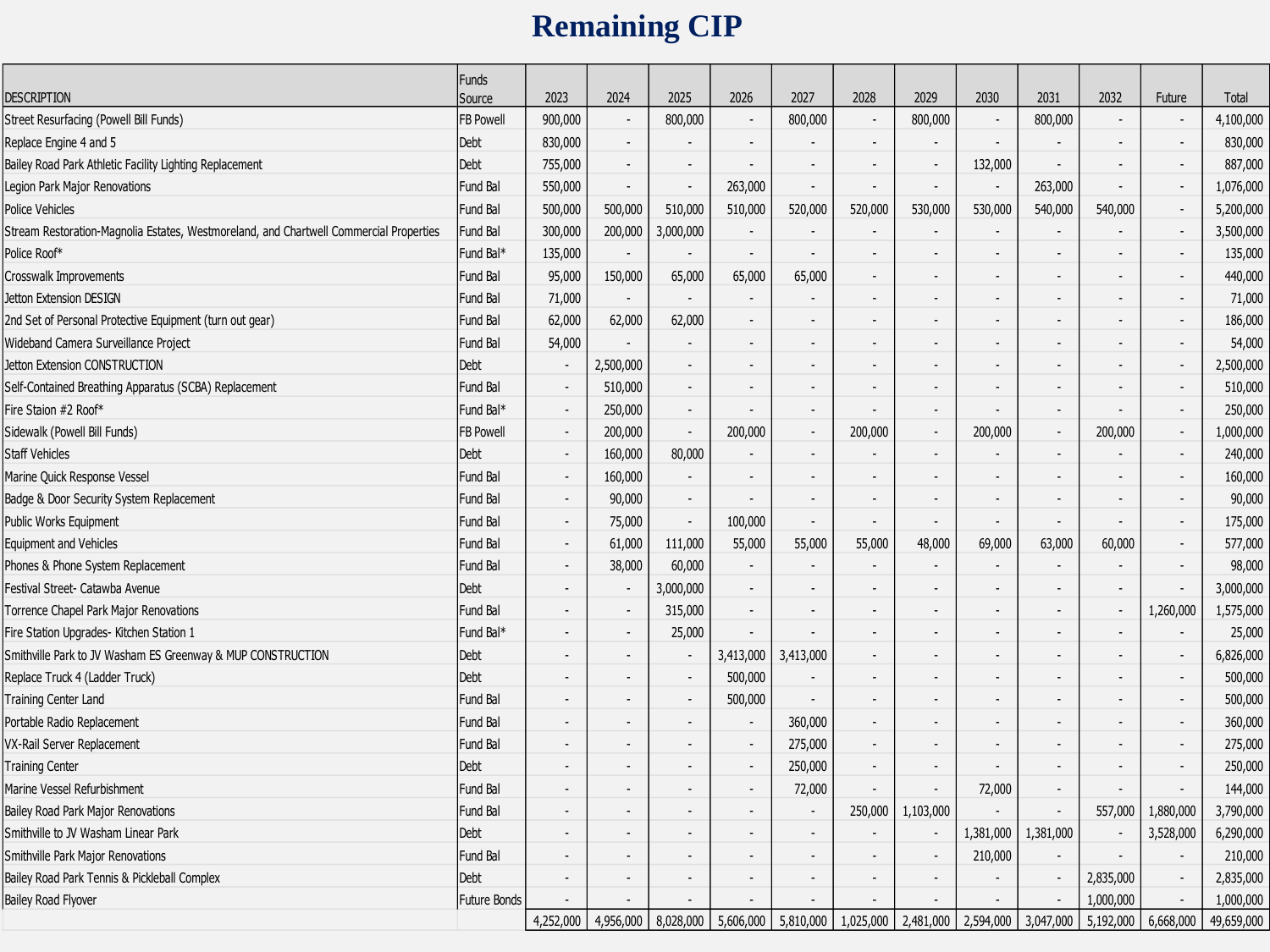#### **Remaining CIP**

|                                                                                        | Funds               |               |              |
|----------------------------------------------------------------------------------------|---------------------|---------------|--------------|
| DESCRIPTION                                                                            | Source              | <b>Future</b> | <b>Total</b> |
| <b>Robbins Park</b>                                                                    | Debt                | 8,503,000     | 8,503,000    |
| Southeast Cornelius Neighborhood Park                                                  | Debt                | 5,628,000     | 5,628,000    |
| Westmoreland McDowell Creek Neighborhood Park                                          | Debt                | 5,292,000     | 5,292,000    |
| Northeast Cornelius Neighborhood Park                                                  | Debt                | 5,040,000     | 5,040,000    |
| Fire Station #3                                                                        | Debt                | 4,000,000     | 4,000,000    |
| <b>Waterfront Park</b>                                                                 | Debt                | 3,508,000     | 3,508,000    |
| North Bailey Road Greenway                                                             | Debt                | 3,014,000     | 3,014,000    |
| Hwy 115- North Corridor (Washam Potts to Potts St) Bike-Ped Accommodations, Aesthetics | <b>Future Bonds</b> | 3,000,000     | 3,000,000    |
| Plum Creek- South Bailey Rady Greenway Construction Phase III                          | Debt                | 2,972,000     | 2,972,000    |
| Victoria Bay Greenway                                                                  | Debt                | 2,783,000     | 2,783,000    |
| Village Center Neighborhood Park                                                       | Debt                | 2,700,000     | 2,700,000    |
| Downtown Cornelius to Statesville Road Greenway                                        | Debt                | 2,499,000     | 2,499,000    |
| Caldwell Station Creek South Greenway Phase II                                         | Debt                | 2,215,000     | 2,215,000    |
| Hwy 21 Widening (A)                                                                    | <b>Future Bonds</b> | 1,870,000     | 1,870,000    |
| Mini Park Land Acquisition and Development                                             | Debt                | 1,786,000     | 1,786,000    |
| Washam Neighborhood Park                                                               | <b>Debt</b>         | 1,649,000     | 1,649,000    |
| McDowell Creek Greenway Phase III                                                      | Fund Bal            | 1,575,000     | 1,575,000    |
| Westmoreland Park Greenway                                                             | Debt                | 1,418,000     | 1,418,000    |
| North Bailey Road to Bailey Road Greenway                                              | Debt                | 1,208,000     | 1,208,000    |
| I-77 Service Road to Westmoreland                                                      | Debt                | 1,088,062     | 1,088,062    |
| Caldwell Station Connection to Bailey Extension                                        | Debt                | 1,000,000     | 1,000,000    |
| Smithville Park Multi-Purpose Synthetic Turf Field                                     | Debt                | 998,000       | 998,000      |
| <b>Stratford Forest Greenway</b>                                                       | Fund Bal            | 840,000       | 840,000      |
| Jetton Neighborhood Park Major Renovations                                             | Fund Bal            | 714,000       | 714,000      |
| Glen Oak Green Park Greenway                                                           | Fund Bal            | 662,000       | 662,000      |
| Nantz Rd Connector Greenway                                                            | Fund Bal            | 634,000       | 634,000      |
| Westmoreland Road Widening                                                             | Fund Bal            | 525,000       | 525,000      |
| <b>Police Substation</b>                                                               | Fund Bal            | 330,000       | 330,000      |
| Stream Restoration- Upper McDowell Creek                                               | Fund Bal            | 300,000       | 300,000      |
| Robbins Park Playground Renovations                                                    | Fund Bal            | 263,000       | 263,000      |
|                                                                                        |                     | 68,014,062    | 68,014,062   |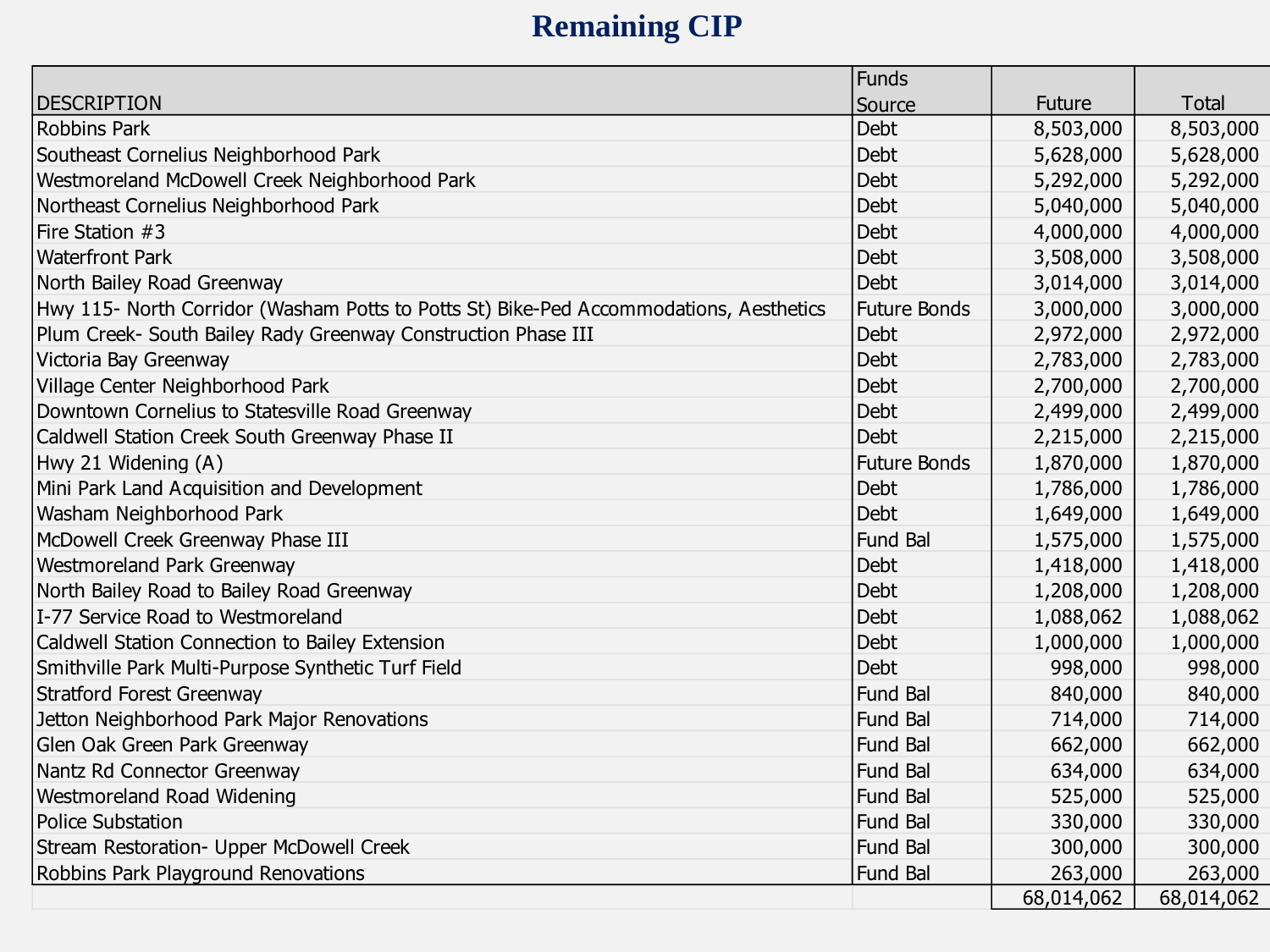### **Debt Service**

- ➢Town has sold all of \$20.4M 2013 Voter-Approved Transportation, Parks, Town Center Redevelopment Bonds
- ➢Town has sold \$4M of \$24M 2018 Voter-Approved Transportation Bonds
- ➢\$29.5M of Road Projects still remain in future years of the CIP
- ➢Other debted capital remains, such as Parks capital, Public Safety vehicles
- $\triangleright$  FY18 Total Debt Service (Bonds + Installment Financing) = \$2.2M
- $FY19 = $2.4M$
- $FY20 = $2.7M$
- $\triangleright$  FY21 = \$3.2M
- $FY22 = $3.5M$
- $FY23 = $3.5M$
- $\triangleright$  FY24 = \$4.3M
- $\triangleright$  FY25 = \$5.3M
- $\triangleright$  FY26 = \$5.5M
- $\triangleright$  FY27 = \$5.3M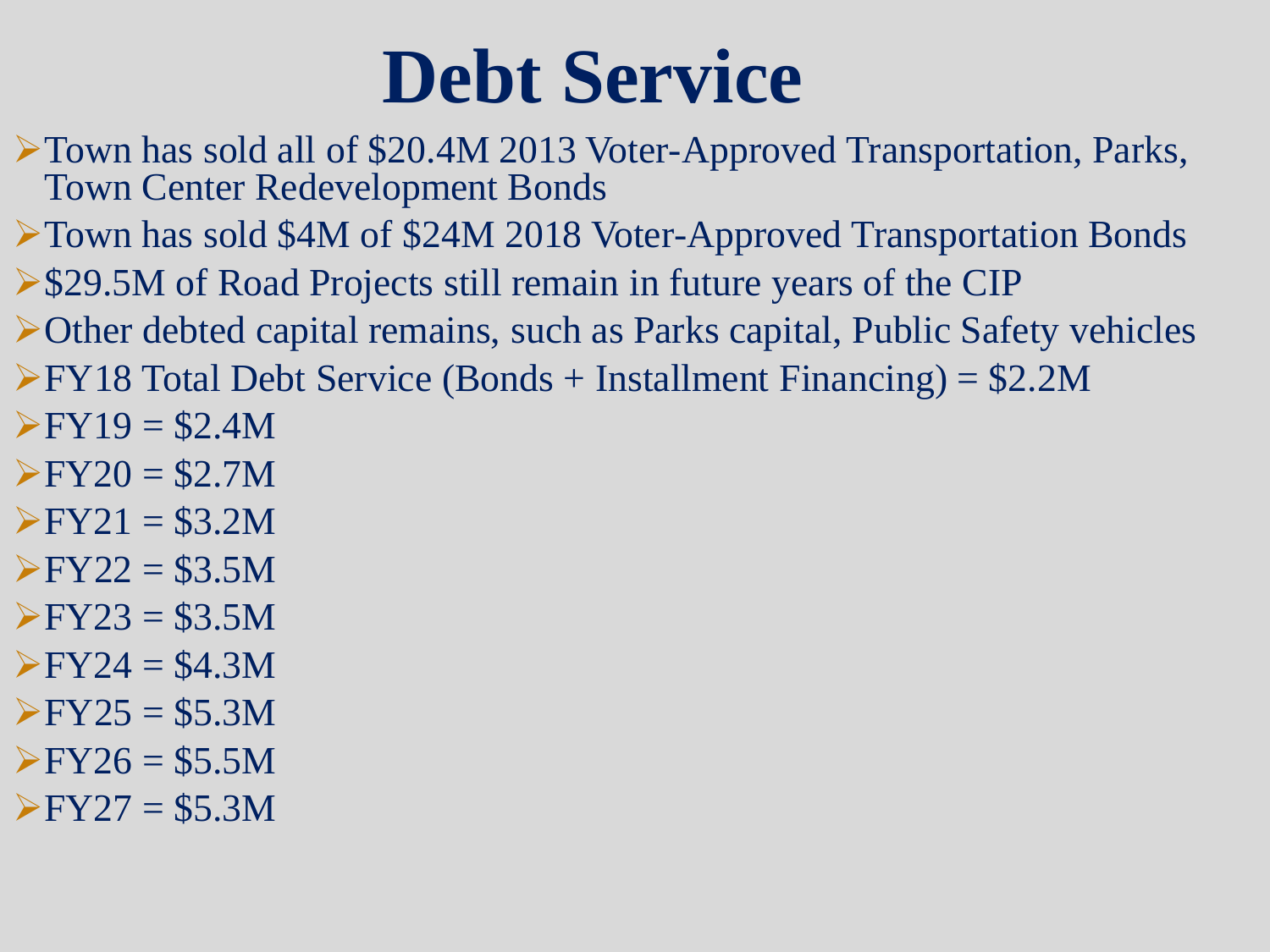### **Operations**

➢Other drivers for cost increases in future years…..

- ➢Recruitment and Retention of Personnel has been an increasing priority over the past few years. Labor market has made operations more costly.
- ➢Fire Dept. Transition Plan
	- ➢Slowly adding Full-time Firefighters to create a new department
	- ➢Average \$330K/year additional (personnel & operating) for the next  $\sim$  14 years
	- ➢Equivalent of 0.45 cents of Property Tax Rate each year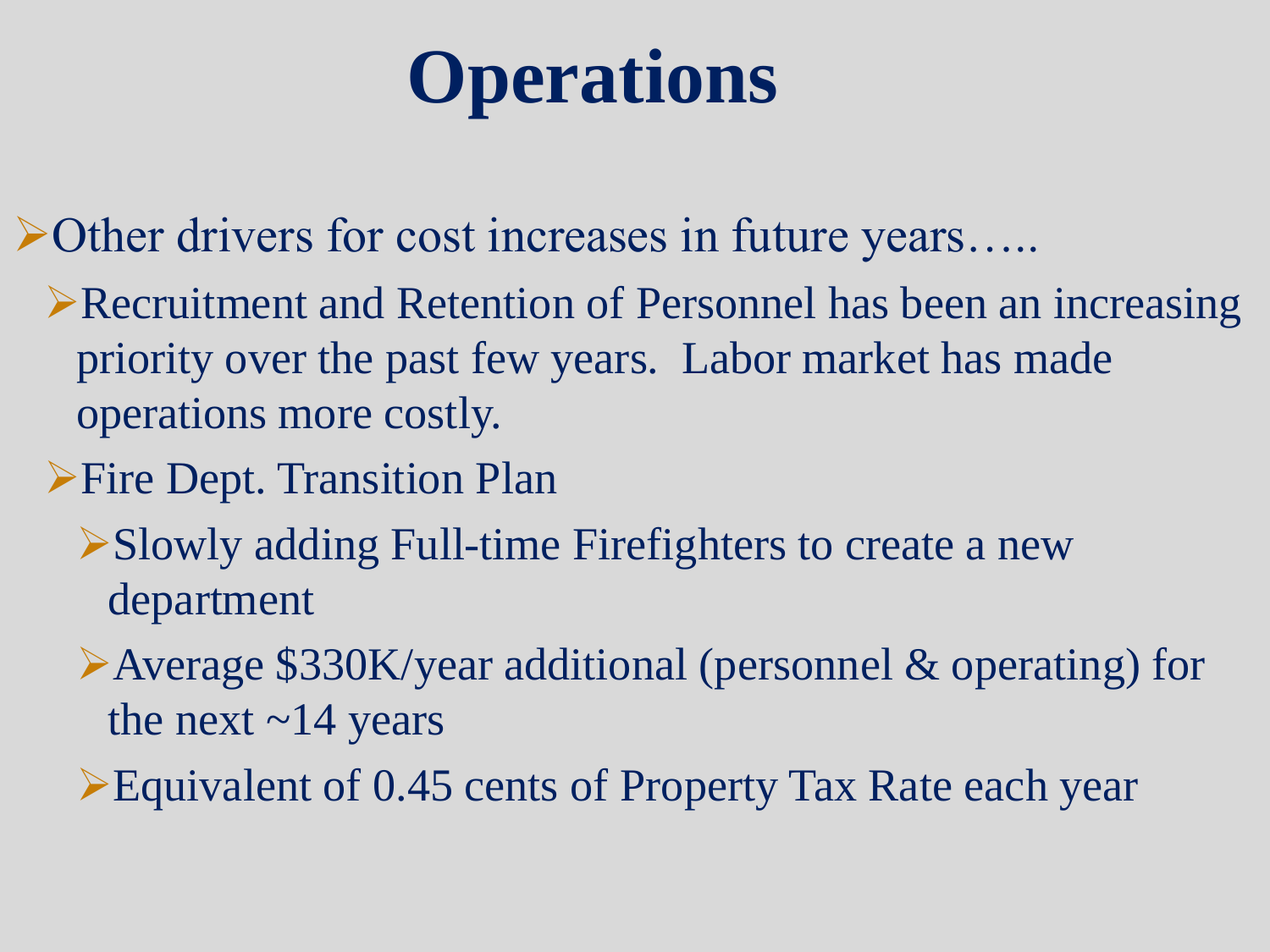|                                                                       | FY 2018 ACTUAL | FY 2019 Actual           | FY 2020 Actual | FY 2021 Actual           | FY 2022                  | <b>FY 2022 EYE</b>       | FY 2023                  | FY 2024       |
|-----------------------------------------------------------------------|----------------|--------------------------|----------------|--------------------------|--------------------------|--------------------------|--------------------------|---------------|
| Beginning Fund Balance                                                | 17,181,392     | 19,273,176               | 21,699,109     | 26,648,064               | 29,846,464               | 32,894,970               | 34,718,771               | 33,885,415    |
|                                                                       |                |                          |                |                          |                          |                          |                          |               |
| Revenues:                                                             |                |                          |                |                          |                          |                          |                          |               |
| Property tax                                                          | 13,745,899     | 14,093,129               | 16,182,772     | 16,509,219               | 16,364,075               | 16,575,000               | 17,413,063               | 17,689,107    |
| Sales tax                                                             | 3,736,084      | 3,983,699                | 4,026,827      | 4,778,062                | 3,850,000                | 5,077,095                | 4,503,216                | 4,638,312     |
| Franchise tax                                                         | 1,840,317      | 1,887,891                | 1,824,201      | 1,787,496                | 1,694,776                | 1,782,090                | 1,782,090                | 1,831,989     |
| Powell Bill allocation                                                | 761,210        | 771,445                  | 778,253        | 750,982                  | 685,000                  | 870,761                  | 800,000                  | 800,000       |
| All others (grants, Tourism-related taxes, Parks revenue, etc.)       | 3,887,689      | 2,789,454                | 4,222,285      | 4,379,514                | 2,699,530                | 3,480,067                | 3,059,929                | 3,105,828     |
| <b>Total Revenues</b>                                                 | 23,971,199     | 23,525,618               | 27,034,338     | 28,205,273               | 25,293,381               | 27,785,013               | 27,558,298               | 28,065,236    |
| Expenditures:                                                         |                |                          |                |                          |                          |                          |                          |               |
| Personnel (supplanted \$4.8M of Public Safety salaries with ARP funds |                |                          |                |                          |                          |                          |                          |               |
| in FY 23 and \$4.8M in FY 24)                                         | 7,710,073      | 7,753,882                | 8,436,384      | 8,798,520                | 10,357,874               | 9,980,928                | 7,356,321                | 8,161,263     |
| Operating                                                             | 8,710,804      | 8,341,575                | 8,504,513      | 8,364,268                | 9,374,336                | 9,496,715                | 10,127,990               | 10,573,110    |
| Supplanting-Funded Exp. not in CIP or Operating/Personnel Forecast    |                |                          |                |                          |                          |                          |                          | 750,000       |
| TH/PS/PW/Bldg Maint. Rsv Fund                                         | $\sim$         | $\overline{\phantom{0}}$ | $\sim$         | 10,000                   | 10,000                   | 10,000                   | 10,000                   |               |
| Cain Center (operating support)                                       | 245,000        | 365,000                  | 323,000        | 289,600                  | 351,743                  | 351,743                  | 411,000                  | 411,000       |
| Existing Debt service (includes debt issued in FY 23)                 | 2,233,243      | 2,402,706                | 2,736,874      | 3,216,860                | 2,890,102                | 2,628,360                | 3,453,758                | 3,285,284     |
| Powell Bill/Stormwater Capital                                        | 197,450        | 766,235                  | 734,472        | 1,100,000                | 750,000                  | 650,000                  | 1,200,000                | 400,000       |
| Other Capital (fund balance cash)                                     | 1,757,329      |                          | 788,072        | 193,815                  | 2,448,466                |                          | 2,843,821                | 1,896,000     |
| New debt svc                                                          |                | 312,178                  | $\sim$         | $\overline{\phantom{a}}$ |                          | 2,373,466                | $\sim$                   | 955,636       |
| Transfers                                                             | 1,060,000      | 1,229,722                | 627,077        | $\overline{\phantom{a}}$ | $\overline{\phantom{a}}$ | 500,000                  | $\overline{\phantom{a}}$ | $\sim$        |
| Smithville/Infrastructure (Transfer to Capital Project Fund)          |                |                          |                |                          |                          |                          | 3,000,000                |               |
| Use of Cap Reserve                                                    | (34, 484)      | (71, 613)                | (65,009)       | (14,696)                 | (30,000)                 | (30,000)                 | (11, 236)                |               |
| <b>Total Expenditures</b>                                             | 21,879,415     | 21,099,685               | 22,085,383     | 21,958,367               | 26,152,521               | 25,961,212               | 28,391,654               | 26,432,293    |
|                                                                       |                |                          |                |                          |                          |                          |                          |               |
| Net                                                                   | 2,091,784      | 2,425,933                | 4,948,955      | 6,246,906                | (859, 140)               | 1,823,801                | (833, 356)               | 1,632,943     |
| <b>Ending Fund Bal</b>                                                | 19,273,176     | 21,699,109               | 26,648,064     | 32,894,970               | 28,987,324               | 34,718,771               | 33,885,415               | 35,518,358    |
| Capital Reserve                                                       |                |                          |                |                          |                          | $\overline{\phantom{a}}$ | $\overline{\phantom{a}}$ |               |
| Total Fund Balance                                                    | 19,273,176     | 21,699,109               | 26,648,064     | 32,894,970               | 28,987,324               | 34,718,771               | 33,885,415               | 35,518,358    |
| <b>Available Fund Balance</b>                                         | 17,481,748     | 19,808,064               | 24,357,161     | 28,675,506               | 26,387,324               | 32,118,771               | 31,285,415               | 32,918,358    |
| End Bal as % of Exps Total                                            | 88%            | 103%                     | 121%           | 150%                     | 111%                     | 134%                     | 119%                     | 134%          |
| End Bal as % of Exps Available                                        | 80%            | 94%                      | 110%           | 131%                     | 101%                     | 124%                     | 110%                     | 125%          |
| Tax Assumptions:                                                      |                |                          |                |                          |                          |                          |                          |               |
| Value                                                                 | 5,431,908,611  | 5,499,814,530            | 5,552,131,900  | 7,353,051,835            | 7,464,168,311            | 7,464,168,311            | 7,610,372,920            | 7,658,806,855 |
| % increase growth                                                     | 1.250%         | 0.951%                   | 2.74%          | 1.51%                    | 1.03%                    | 1.96%                    | 0.64%                    | 0.0%          |
| % Change reval                                                        | $0\%$          | 0%                       | 28.9%          | $0\%$                    | $0\%$                    | 0%                       | 0%                       | 12%           |
| New Value                                                             | 5,499,814,530  | 5,552,131,900            | 7,353,051,835  | 7,464,168,311            | 7,540,874,579            | 7,610,372,920            | 7,658,806,855            | 8,577,863,678 |
| Collection rate                                                       | 99.0%          | 99.0%                    | 99.0%          | 99.17%                   | 97.75%                   | 99.15%                   | 98.00%                   | 98.75%        |
| Rate                                                                  | 0.255          | 0.255                    | 0.2220         | 0.2220                   | 0.2220                   | 0.2200                   | 0.2320                   | 0.2056        |
| Tax produced                                                          | 13,884,282     | 14,016,357               | 16,164,000     | 16,432,919               | 16,364,075               | 16,600,506               | 17,413,063               | 17,415,637    |
|                                                                       |                |                          |                |                          |                          |                          |                          |               |
| Revenue assumptions:                                                  |                |                          |                |                          |                          |                          |                          |               |
| Sales tax                                                             |                |                          |                |                          |                          |                          | 3.0%                     | 3.0%          |
| Franchise tax                                                         |                |                          |                |                          |                          |                          | 2.8%                     | 2.8%          |
| Powell Bill                                                           |                |                          |                |                          |                          |                          | 0.0%                     | 0.0%          |
| Other                                                                 |                |                          |                |                          |                          |                          | 1.5%                     | 1.5%          |
|                                                                       |                |                          |                |                          |                          |                          |                          |               |
| Expense assumptions:<br>Personnel                                     |                |                          |                |                          |                          |                          | 7.00%                    | 7.00%         |
|                                                                       |                |                          |                |                          |                          |                          |                          | 4.00%         |
| Operating                                                             |                |                          |                |                          |                          |                          | 4.00%                    |               |
| Debt issuance variable:                                               |                |                          |                |                          |                          |                          |                          |               |
| Beginning Debt Outstanding                                            | 12,436,983     | 11,439,504               | 11,302,036     | 9,162,920                | 7,289,672                | 7,826,402                | 15,078,879               | 14,452,765    |
| Principal retired                                                     | (1,908,658)    | (1,944,800)              | (2, 139, 116)  | (2,674,518)              | (2,312,505)              | (2, 190, 523)            | (2,711,114)              | (2,674,763)   |
| Principal issued                                                      | 911,179        | 1,807,332                |                | 1,338,000                | 10,143,000               | 9,443,000                | 2,085,000                | 17,984,433    |
| Ending Debt Outstanding                                               | 11,439,504     | 11,302,036               | 9,162,920      | 7,826,402                | 15,120,167               | 15,078,879               | 14,452,765               | 29,762,435    |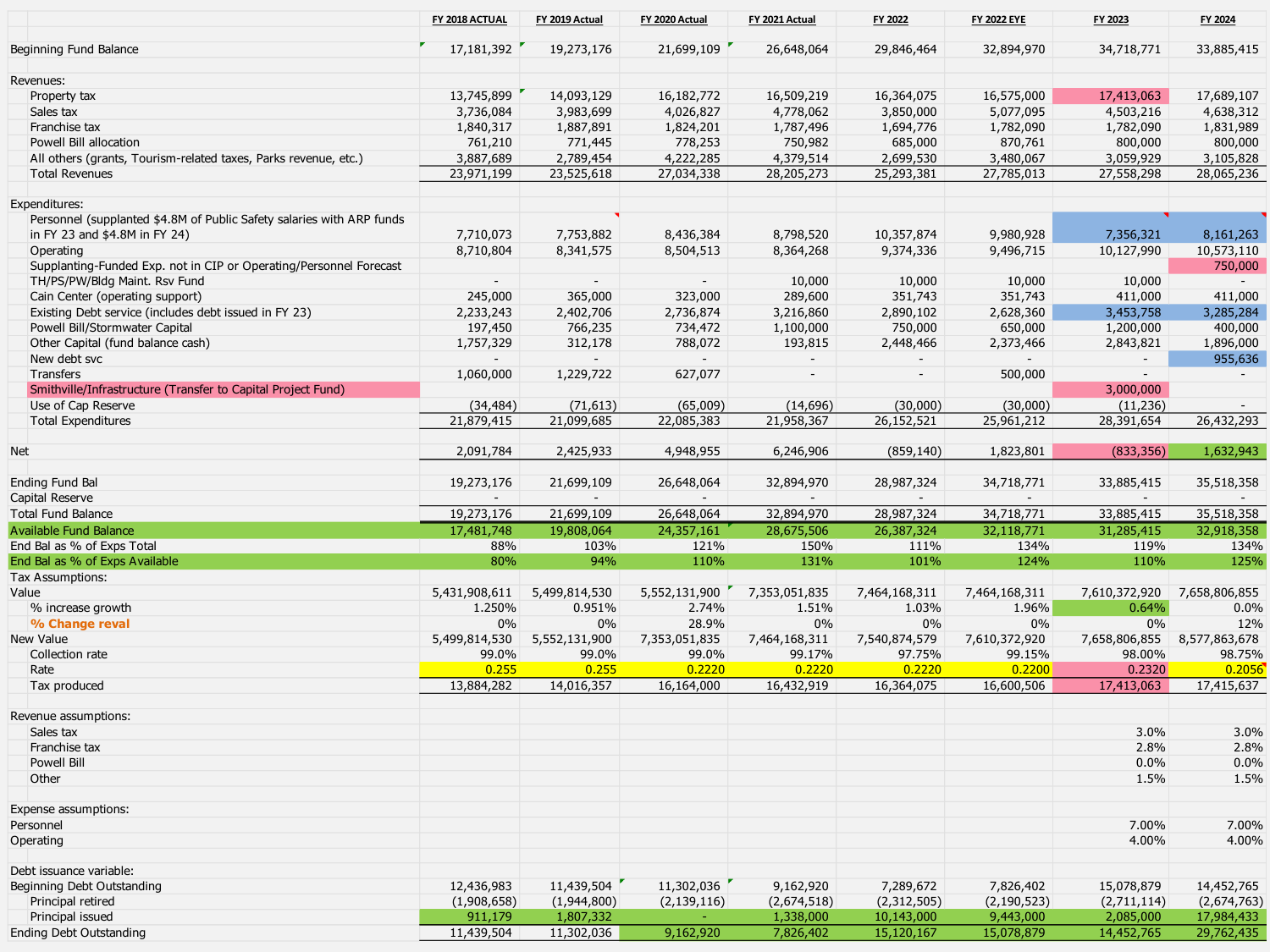|                                                                       | FY 2025         | FY 2026         | FY 2027         | FY 2028                  | FY 2029         | FY 2030          | FY 2031          | FY 2032          |
|-----------------------------------------------------------------------|-----------------|-----------------|-----------------|--------------------------|-----------------|------------------|------------------|------------------|
| Beginning Fund Balance                                                | 35,518,358      | 27,248,222      | 21,519,688      | 14,344,135               | 7,040,194       | (3,071,903)      | (13, 251, 807)   | (25, 598, 120)   |
|                                                                       |                 |                 |                 |                          |                 |                  |                  |                  |
| Revenues:                                                             |                 |                 |                 |                          |                 |                  |                  |                  |
| Property tax                                                          | 17,951,443      | 18,172,418      | 18,396,155      | 18,398,976               | 18,625,544      | 18,854,945       | 19,087,214       | 19,086,660       |
| Sales tax                                                             | 4,777,462       | 4,920,786       | 5,068,409       | 5,220,462                | 5,377,075       | 5,538,388        | 5,704,539        | 5,875,675        |
| Franchise tax                                                         | 1,883,284       | 1,936,016       | 1,990,225       | 2,045,951                | 2,103,238       | 2,162,128        | 2,222,668        | 2,284,902        |
| Powell Bill allocation                                                | 800,000         | 800,000         | 800,000         | 800,000                  | 800,000         | 800,000          | 800,000          | 800,000          |
| All others (grants, Tourism-related taxes, Parks revenue, etc.)       | 3,152,415       | 3,199,702       | 3,247,697       | 3,296,413                | 3,345,859       | 3,396,047        | 3,446,987        | 3,498,692        |
| <b>Total Revenues</b>                                                 | 28,564,605      | 29,028,922      | 29,502,486      | 29,761,801               | 30,251,716      | 30,751,508       | 31,261,408       | 31,545,931       |
| Expenditures:                                                         |                 |                 |                 |                          |                 |                  |                  |                  |
| Personnel (supplanted \$4.8M of Public Safety salaries with ARP funds |                 |                 |                 |                          |                 |                  |                  |                  |
| in FY 23 and \$4.8M in FY 24)                                         | 14,460,675      | 15,618,315      | 16,845,414      | 18,146,139               | 19,524,907      | 20,986,402       | 22,535,586       | 24,177,721       |
| Operating                                                             | 11,036,034      | 11,517,475      | 12,018,174      | 12,538,901               | 13,080,457      | 13,643,676       | 14,229,423       | 14,838,600       |
| Supplanting-Funded Exp. not in CIP or Operating/Personnel Forecast    | 750,000         |                 |                 |                          |                 |                  |                  |                  |
| TH/PS/PW/Bldg Maint. Rsv Fund                                         | $\sim$          | $\sim$          | $\sim$          | $\sim$                   |                 |                  |                  |                  |
| Cain Center (operating support)                                       | 411,000         | 411,000         | 411,000         | 390,450                  | 370,928         | 352,381          | 334,762          | 318,024          |
| Existing Debt service (includes debt issued in FY 23)                 | 2,845,488       | 2,448,935       | 1,875,364       | 1,669,439                | 1,620,234       | 1,547,694        | 1,501,819        | 1,451,963        |
| Powell Bill/Stormwater Capital                                        | 3,800,000       | 200,000         | 800,000         | 200,000                  | 800,000         | 200,000          | 800,000          | 200,000          |
| Other Capital (fund balance cash)                                     | 1,148,000       | 1,493,000       | 1,347,000       | 825,000                  | 1,681,000       | 881,000          | 866,000          | 1,157,000        |
| New debt svc                                                          | 2,383,544       | 3,068,729       | 3,381,087       | 3,295,812                | 3,286,286       | 3,320,259        | 3,340,132        | 3,595,733        |
| Transfers                                                             | $\sim$          | $\sim$ $-$      | $\sim$ $-$      | $\sim$                   | $\sim 100$      | $\sim$           | $\sim$ $-$       | $\sim$           |
| Smithville/Infrastructure (Transfer to Capital Project Fund)          |                 |                 |                 |                          |                 |                  |                  |                  |
| Use of Cap Reserve                                                    | $\sim$          | $\sim$          | $\sim$          | $\sim$                   |                 | $\sim$           | $\sim$           | $\sim$           |
| <b>Total Expenditures</b>                                             | 36,834,741      | 34,757,455      | 36,678,040      | 37,065,742               | 40,363,813      | 40,931,412       | 43,607,721       | 45,739,041       |
| Net                                                                   | (8, 270, 136)   | (5,728,533)     | (7, 175, 554)   | (7,303,941)              | (10, 112, 096)  | (10, 179, 904)   | (12, 346, 313)   | (14, 193, 110)   |
|                                                                       |                 |                 |                 |                          |                 |                  |                  |                  |
| Ending Fund Bal                                                       | 27,248,222      | 21,519,688      | 14,344,135      | 7,040,194                | (3,071,903)     | (13, 251, 807)   | (25, 598, 120)   | (39, 791, 230)   |
| Capital Reserve                                                       | $\sim$          | $\sim$          | $\sim$          | $\overline{\phantom{a}}$ | $\sim$          | $\sim$           | $\sim$           |                  |
| Total Fund Balance                                                    | 27,248,222      | 21,519,688      | 14,344,135      | 7,040,194                | (3,071,903)     | (13, 251, 807)   | (25, 598, 120)   | (39,791,230)     |
| <b>Available Fund Balance</b>                                         | 24,554,398      | 18,919,688      | 11,744,135      | 4,440,194                | (5,671,903)     | (15,851,807)     | (28, 198, 120)   | (42, 391, 230)   |
| End Bal as % of Exps Total                                            | 74%<br>67%      | 62%<br>54%      | 39%<br>32%      | 19%                      | $-8%$<br>$-14%$ | $-32%$<br>$-39%$ | $-59%$<br>$-65%$ | $-87%$<br>$-93%$ |
| End Bal as % of Exps Available<br>Tax Assumptions:                    |                 |                 |                 | 12%                      |                 |                  |                  |                  |
| Value                                                                 | 8,577,863,678   | 8,685,086,974   | 8,793,650,561   | 8,903,571,193            | 9,971,999,736   | 10,096,649,733   | 10,222,857,855   | 10,350,643,578   |
| % increase growth                                                     | 1.25%           | 1.25%           | 1.25%           | $0.0\%$                  | 1.25%           | 1.25%            | 1.25%            | 1.25%            |
| % Change reval                                                        | $0\%$           | $0\%$           | $0\%$           | 12%                      | 0%              | 0%               | $0\%$            | 12%              |
| New Value                                                             | 8,685,086,974   | 8,793,650,561   | 8,903,571,193   | 9,971,999,736            | 10,096,649,733  | 10,222,857,855   | 10,350,643,578   | 11,737,629,817   |
| Collection rate                                                       | 99.0%           | 99.0%           | 99.0%           | 99.0%                    | 99.0%           | 99.0%            | 99.0%            | 99.0%            |
| Rate                                                                  | 0.2056          | 0.2056          | 0.2056          | 0.1836                   | 0.1836          | 0.1836           | 0.1836           | 0.1619           |
| Tax produced                                                          | 17,677,973      | 17,898,948      | 18,122,685      | 18,125,506               | 18,352,074      | 18,581,475       | 18,813,744       | 18,813,190       |
|                                                                       |                 |                 |                 |                          |                 |                  |                  |                  |
| Revenue assumptions:                                                  |                 |                 |                 |                          |                 |                  |                  |                  |
| Sales tax                                                             | 3.0%            | 3.0%            | 3.0%            | 3.0%                     | 3.0%            | 3.0%             | 3.0%             | $3.0\%$          |
| Franchise tax<br>Powell Bill                                          | 2.8%            | 2.8%            | 2.8%            | 2.8%                     | 2.8%            | 2.8%             | 2.8%             | 2.8%             |
| Other                                                                 | $0.0\%$<br>1.5% | $0.0\%$<br>1.5% | $0.0\%$<br>1.5% | $0.0\%$<br>1.5%          | $0.0\%$<br>1.5% | $0.0\%$<br>1.5%  | 0.0%<br>1.5%     | $0.0\%$<br>1.5%  |
|                                                                       |                 |                 |                 |                          |                 |                  |                  |                  |
| Expense assumptions:                                                  |                 |                 |                 |                          |                 |                  |                  |                  |
| Personnel                                                             | 6.00%           | 6.00%           | 6.00%           | 6.00%                    | 6.00%           | 6.00%            | 6.00%            | 6.00%            |
| Operating                                                             | 4.00%           | 4.00%           | 4.00%           | 4.00%                    | 4.00%           | 4.00%            | 4.00%            | 4.00%            |
| Debt issuance variable:                                               |                 |                 |                 |                          |                 |                  |                  |                  |
| Beginning Debt Outstanding                                            | 29,762,435      | 35,469,371      | 37,412,111      | 39,620,270               | 39,820,270      | 38,520,270       | 38,692,270       | 38,732,270       |
| Principal retired                                                     | (2,305,055)     | (1,970,260)     | (1,454,841)     | (1,300,000)              | (1,300,000)     | (1,275,000)      | (1, 275, 000)    | (1, 270, 000)    |
| Principal issued                                                      | 8,011,991       | 3,913,000       | 3,663,000       | 1,500,000                |                 | 1,447,000        | 1,315,000        | 3,835,000        |
| Ending Debt Outstanding                                               | 35,469,371      | 37,412,111      | 39,620,270      | 39,820,270               | 38,520,270      | 38,692,270       | 38,732,270       | 41,297,270       |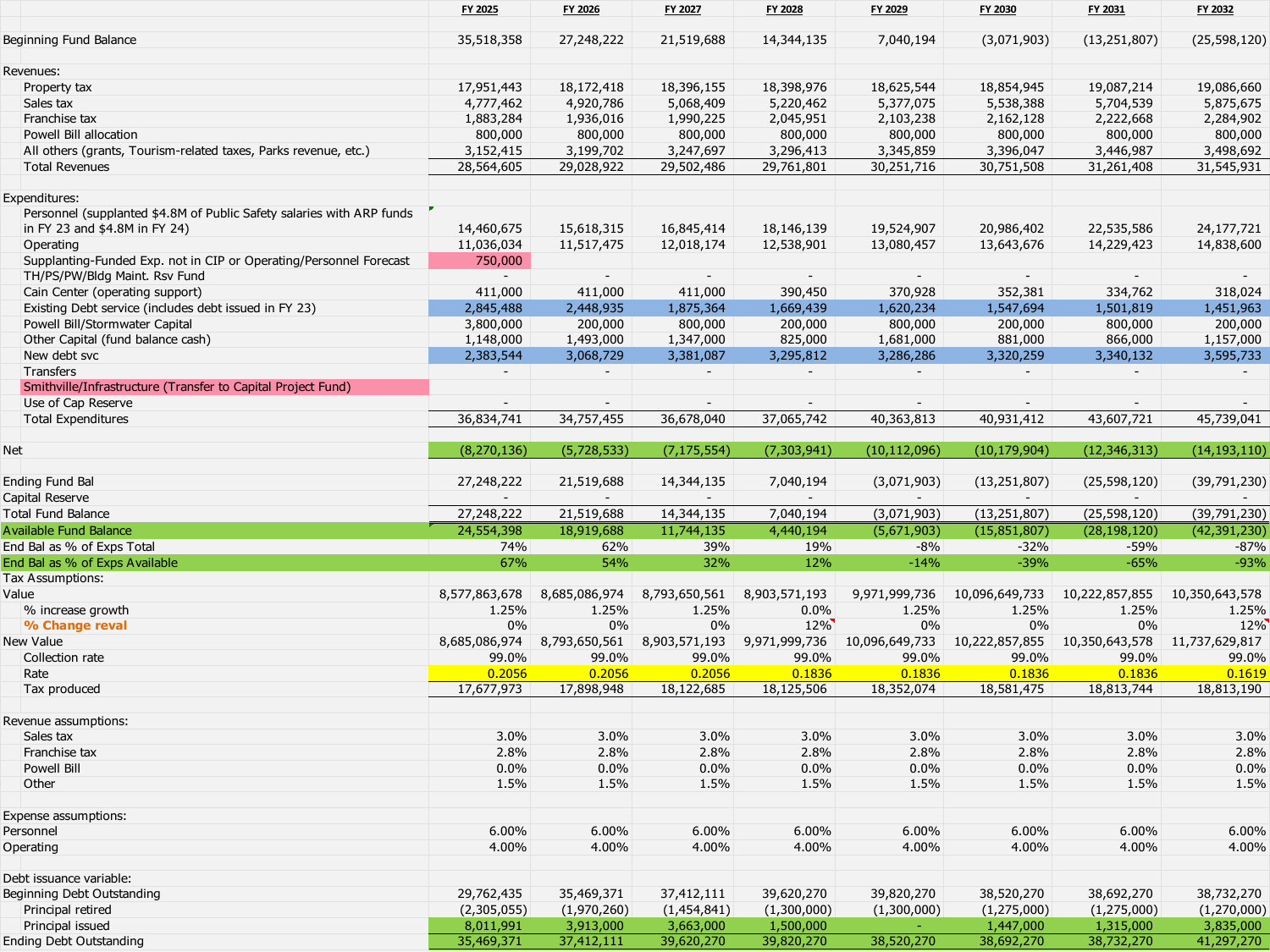

Available Fund Balance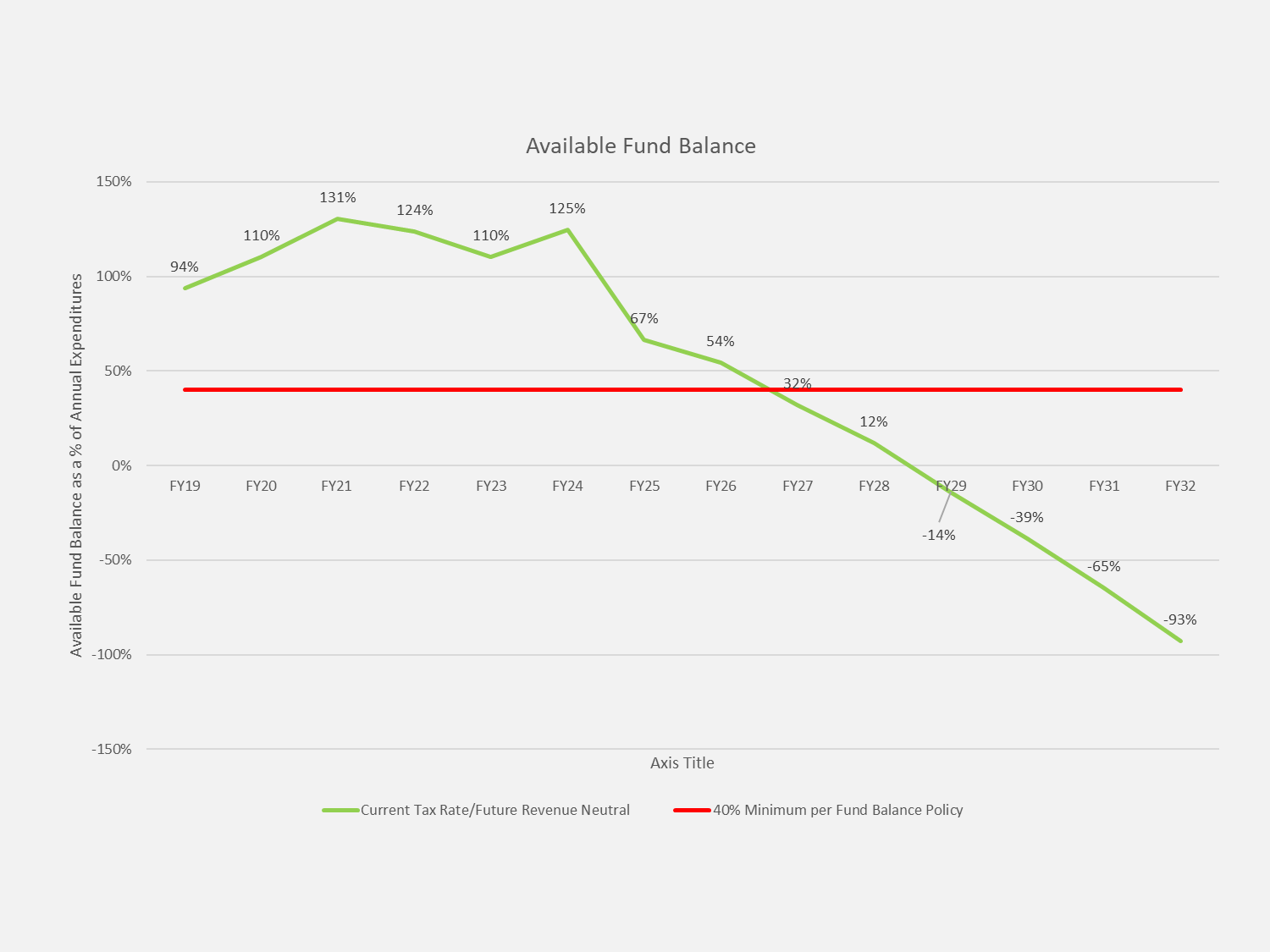## **Long-Term View**

 $\triangleright$  FY23 may be last year for decades that there is a net contribution to Fund Balance (at a 23.2 cent property tax rate) due to cost increases

➢As forecasted for the past four years…..

- ➢Annual operating funds will not keep pace with Bonds, installment financing debt, personnel retention/recruitment, and Fire Dept. Transition Plan
- ➢A rapid use of Fund Balance will begin in FY24 ➢Unsustainable situation at either a 22.2 or 23.2 cent tax rate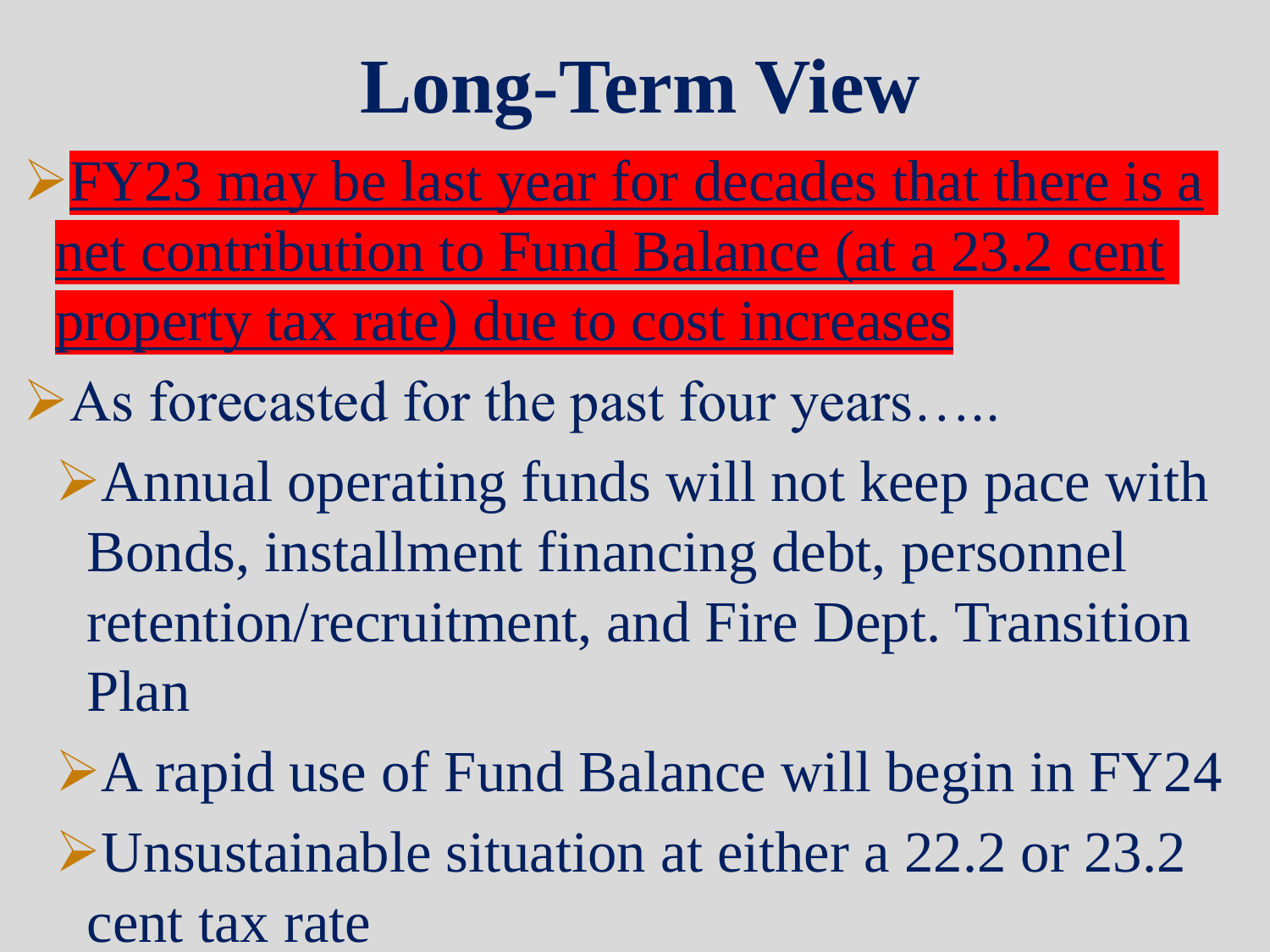## **Long-Term View**

➢Violate Fund Balance Policy in FY27 (Less than 40% of Expenditures)

- ➢FY27 Available fund Balance = \$ 11.8M
- ➢FY28 Available fund Balance = \$ 4.5M
- ➢FY29 Available fund Balance = (\$5.6M)
- ➢FY30 Available fund Balance = (\$15.8M)

 $\triangleright$  Will need a correction prior to FY27, with either subsequent Property Tax Increase(s) or Major cut to Expenses (i.e., Cut Services or Capital Projects)

➢Earlier action will lead to less impactful Property Tax Increase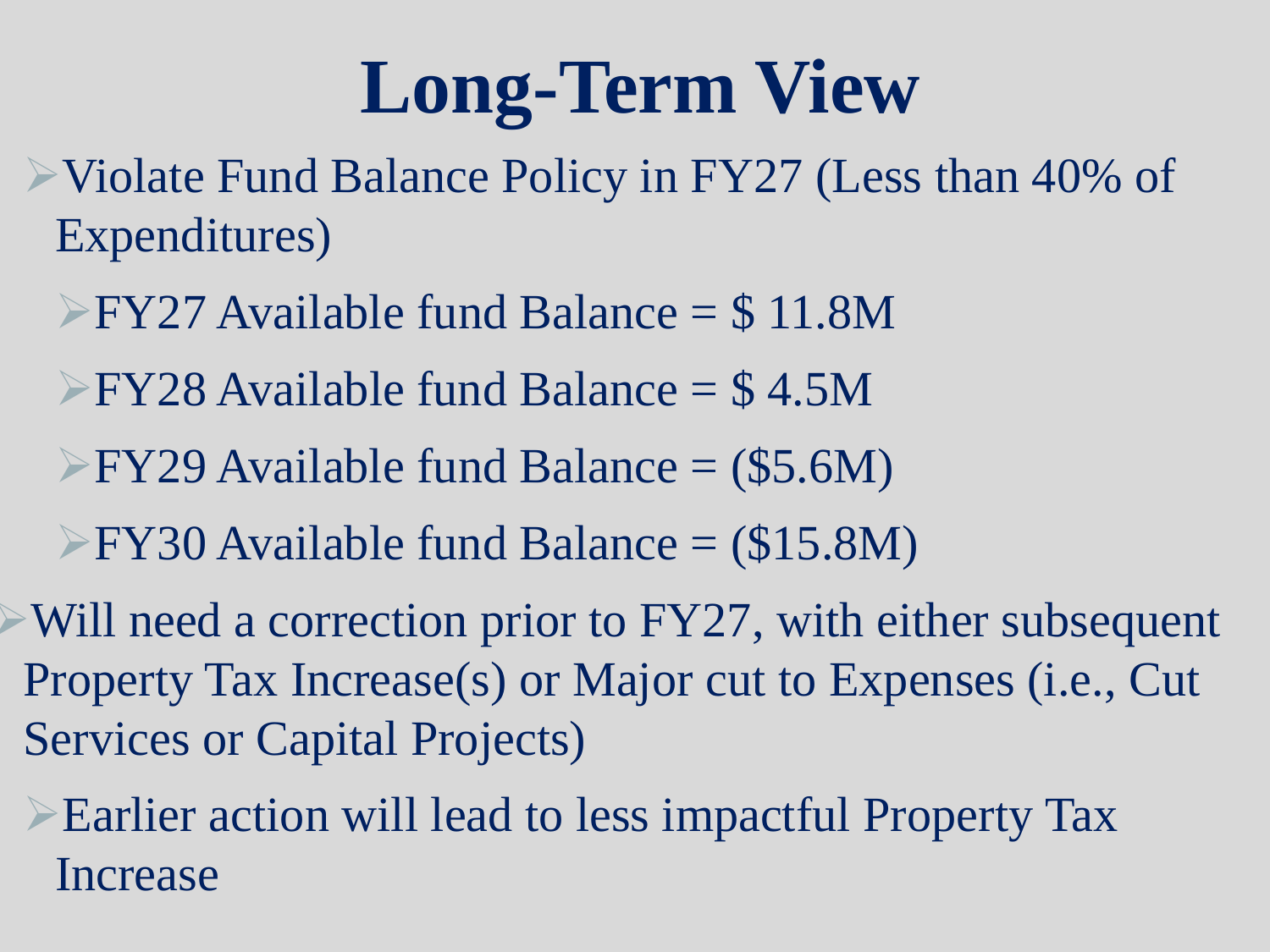# **Next Steps**

➢Town Board Discussion tonight ➢Public Hearing – May 16 (recommend continuing to June 6) ➢Adopt Budget – June 6 or June 20